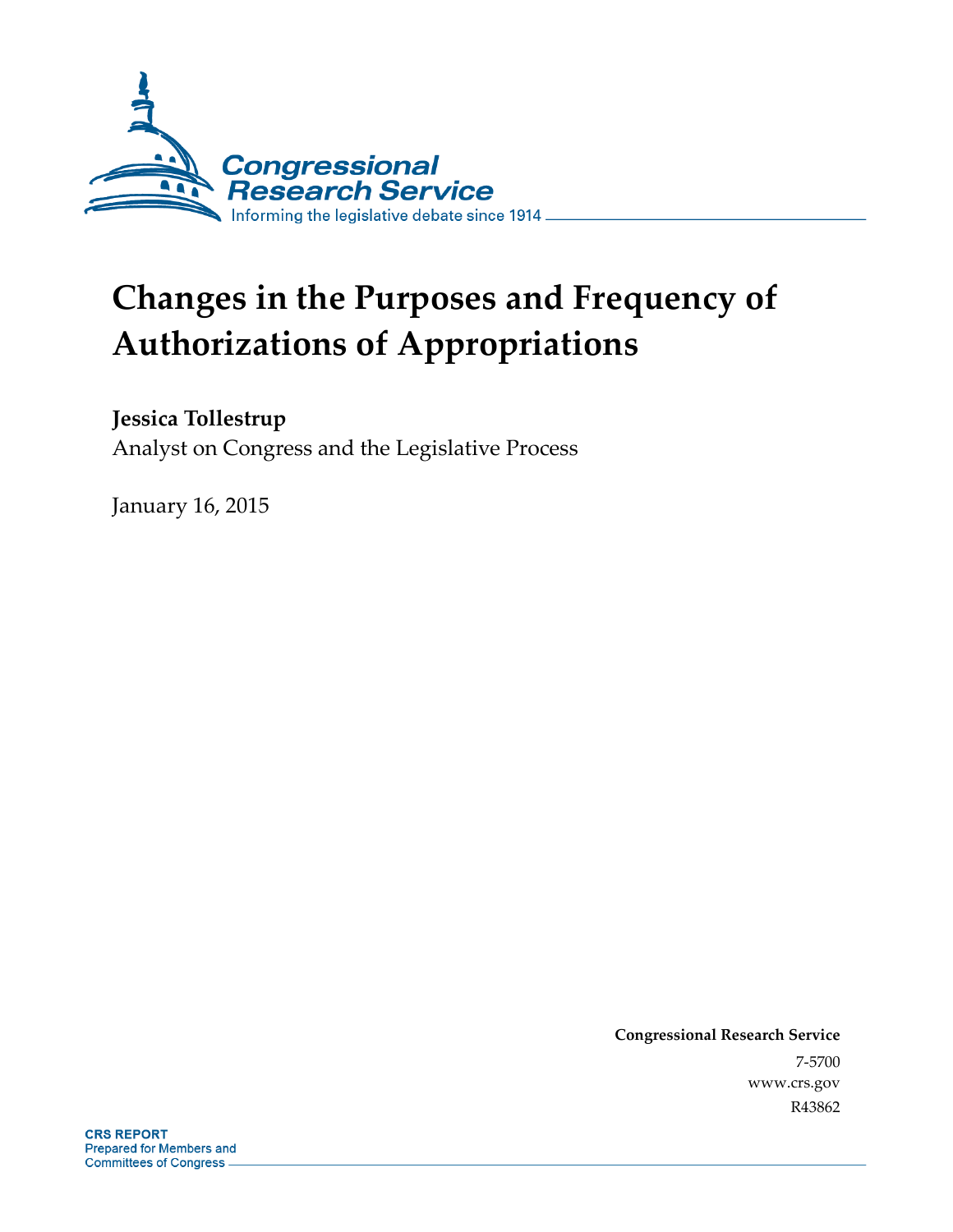## **Summary**

The congressional budget process distinguishes between "authorizations," which establish or define the activities of the federal government, and "appropriations," which finance those activities. The purpose of this report is to discuss the changes in the form and frequency of authorization laws that have occurred over the past century.

As the congressional approach to authorizations and appropriations developed over the nineteenth century, distinct roles for these types of laws were established. However, that approach began to shift in the early twentieth century as the size and scope of federal government activities increased, and the legislative committees began to explore new methods of influencing budgetary outcomes, both with respect to the action of the appropriators and for the agencies under their jurisdiction. Toward that end, those committees began to include provisions that explicitly authorized appropriations in authorization acts. In addition, these committees began to use these provisions to establish periodic schedules of review for revisions to authorization laws for certain agencies and departments, instead of enacting such laws on an as-needed basis.

The types of provisions periodically authorizing appropriations that were developed during the mid-twentieth century have continued to be in use through the present day. Such provisions can generally be divided into two schedules of review: "annual" and "multiyear." *Annual*  authorizations of appropriations explicitly authorize appropriations for a single fiscal year. *Multiyear* authorizations of appropriations explicitly authorize appropriations for more than one fiscal year at a time, typically between two and five of them.

The evolution of the form and frequency of authorizations since the 1920s have been characterized by a number of general themes. Annual reauthorization schedules were often adopted due to the legislative committee's desire for increased involvement in agency and congressional budgetary decisions. Annual authorizations tended to be characterized by more incremental program changes, whereas multiyear authorizations tended to involve more widespread policy changes. Over the past thirty years many agencies on annual schedules have been transitioned to multiyear or long-term schedules. These transitions have often been motivated by delays in the enactment of annual authorizations each year, or the legislative committee's decision to conduct more extensive reviews of agency programs and policies on a less frequent schedule. The amounts annually authorized have tended to be more similar to the amount eventually appropriated when compared to multiyear authorizations. In particular, the outyears of multiyear authorizations have tended to be characterized by a growing gap between the amount authorized and amount appropriated.

To illustrate the themes identified in the first section of the report, the second section describes aspects of the authorization histories of the National Science Foundation, the National Aeronautics and Space Administration, and the Peace Corps. In general, all three of these agencies experienced eras of annual reauthorization, and then most recently transitioned to a more long-term or intermittent schedule.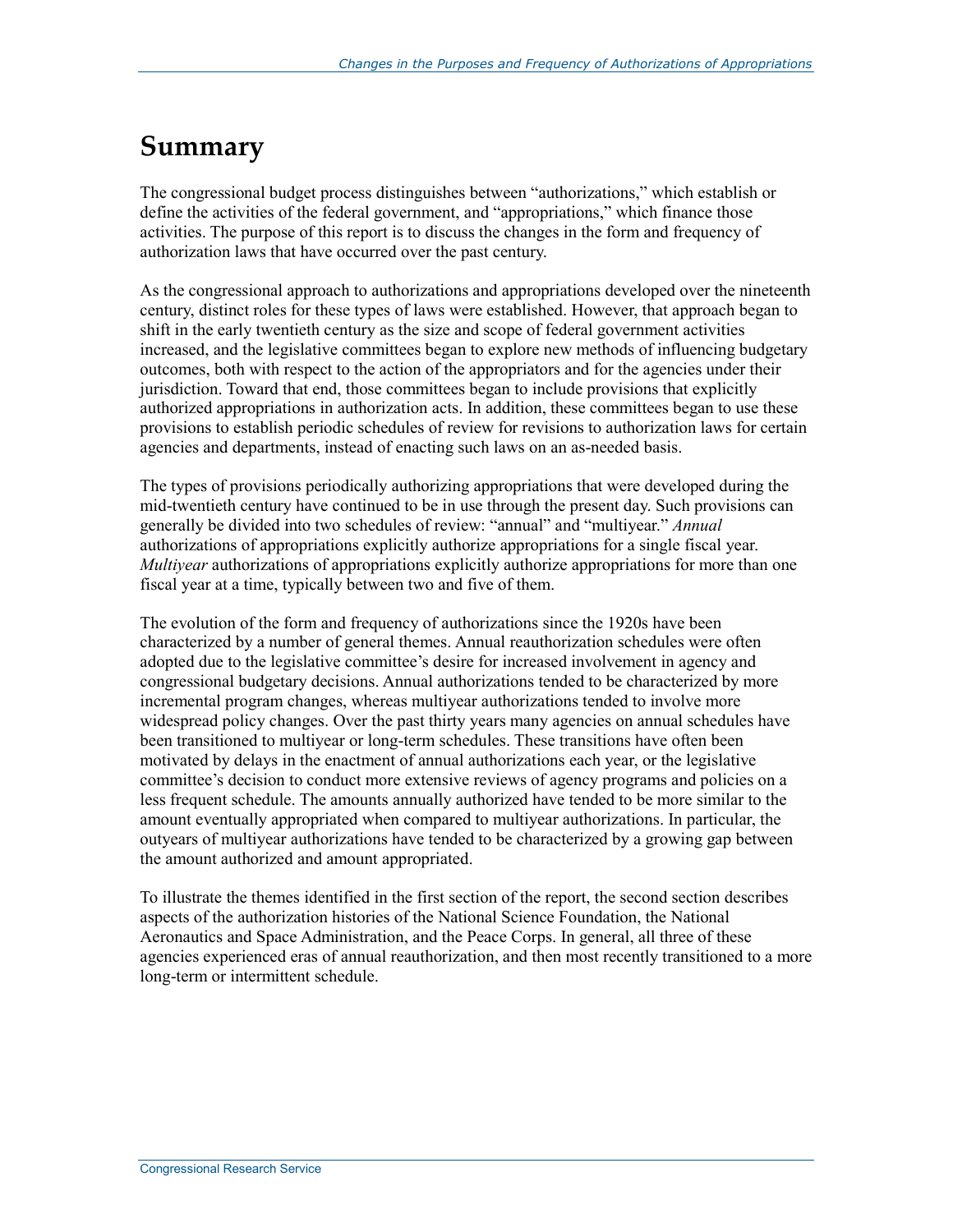## **Contents**

| Establishment and Transition to a Permanent Authorization of Appropriations  8 |  |
|--------------------------------------------------------------------------------|--|
|                                                                                |  |
|                                                                                |  |
|                                                                                |  |
|                                                                                |  |
|                                                                                |  |
|                                                                                |  |
|                                                                                |  |
|                                                                                |  |
|                                                                                |  |

## **Contacts**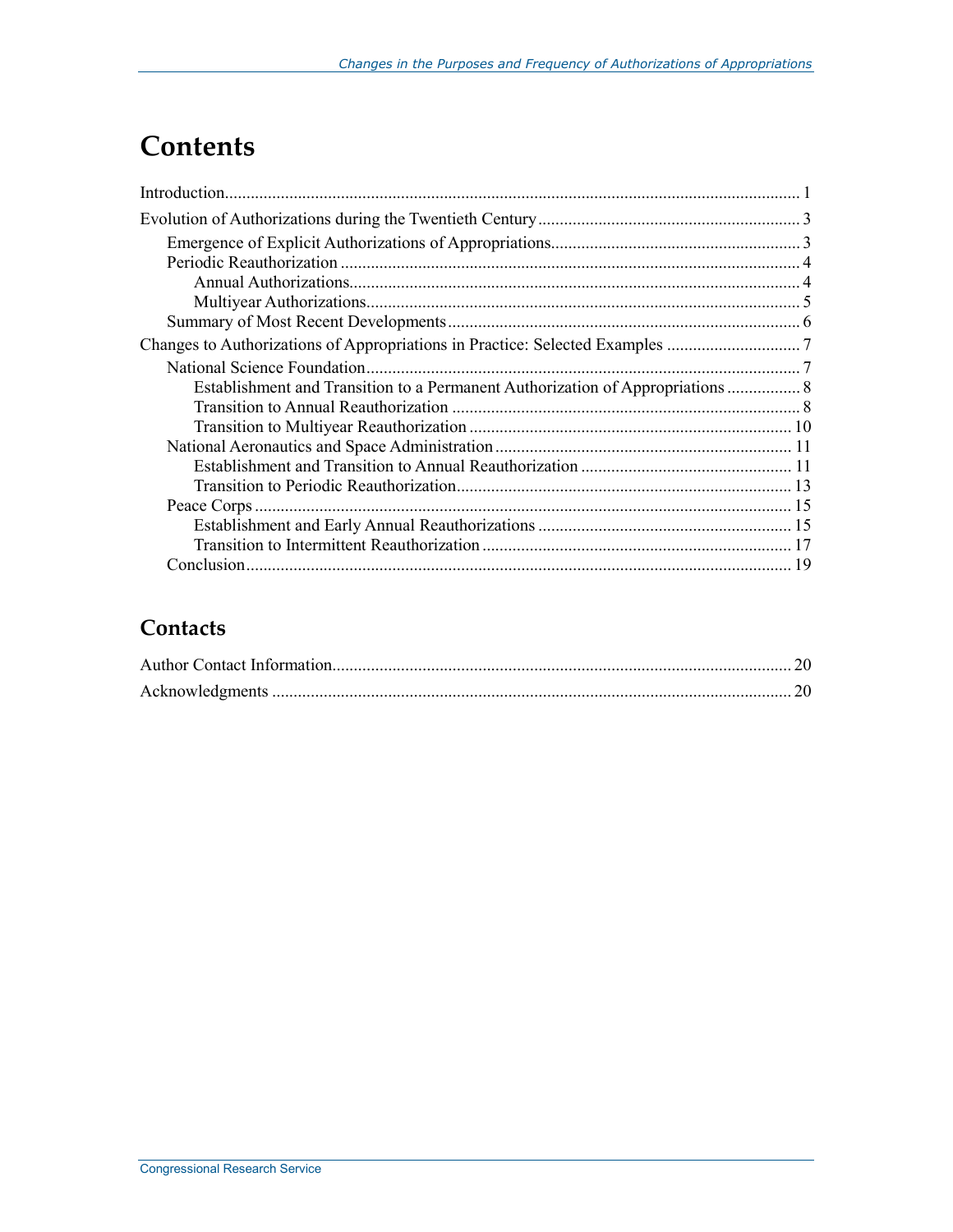## **Introduction**

A basic principle underlying the congressional budget process is the separation between money and policy decisions. One means through which this division of labor has been observed is through congressional rules and practices that distinguish between provisions that establish the activities of government, and those that fund those activities—"authorizations" and "appropriations," respectively.<sup>1</sup> An *authorization* generally provides legal authority for the government to act, usually by establishing, continuing, or restricting a federal agency, program, policy, project, or activity. It may also, explicitly or implicitly, authorize subsequent congressional action to provide appropriations for those purposes. By itself, however, an authorization does not provide funding for government activities. An *appropriation* generally provides both the legal authority to obligate future payments from the Treasury, and the ability to make subsequent payments to satisfy those obligations. Since the adoption of a formal rule in the House in 1835, the distinction between authorizations and appropriations has been based on limiting the provisions of appropriations measures to funding those programs or activities previously established by law. The form in which those programs or activities are established, however, is not prescribed by House or Senate rules or practices so that the language and specificity of such provisions as varied greatly over time.<sup>2</sup>

During the nineteenth century, authorizations generally were used for the initial establishment of programs, while control over the details of particular activities and amounts was achieved through the annual appropriations process. Authorization laws were enacted on a permanent basis to provide broad grants of authority to government departments and agencies. In these laws, the authorization of subsequent congressional action to provide appropriations was implied and did not include specific amounts to be appropriated. That is, the general authorization in these laws included both the legal authority to act, as well as the authority under congressional rules to appropriate funds for such activities. Temporary authorizations were rare and were generally reserved for programs that were intended to be of a limited duration. In contrast, annually enacted appropriations laws contained the details as to what agencies were able to do and how much they would have to spend. $3$ 

Developments in the House and Senate committee systems that occurred during this same period also served to strengthen this authorization-appropriations distinction. From the earliest Congresses the "legislative committees" had jurisdiction over authorization measures while the House Ways and Means Committee and Senate Finance Committee were responsible for most appropriations bills. During the Civil War, however, when the workload of these committees and

<sup>&</sup>lt;sup>1</sup> The current congressional practices and legal principles associated with authorizations and appropriations are summarized in CRS Report R42098, *Authorization of Appropriations: Procedural and Legal Issues*, by Jessica Tollestrup and Brian T. Yeh.

 $<sup>2</sup>$  This report's summary of the general development of these congressional rules and practices is largely based on Alan</sup> Schick, *Legislation, Appropriations, and Budgets: The Development of Spending Decision-making in Congress*, Congressional Research Service, May, 1984 [hereinafter, *Legislation, Appropriations, and Budgets*]; and Louis Fisher, "Annual Authorizations: Durable Roadblocks to Biennial Budgeting," *Public Budgeting and Finance*, Spring, 1983 [hereinafter, "Annual Authorizations"].

<sup>3</sup> *Legislation, Appropriations, and Budgets*, p. 8.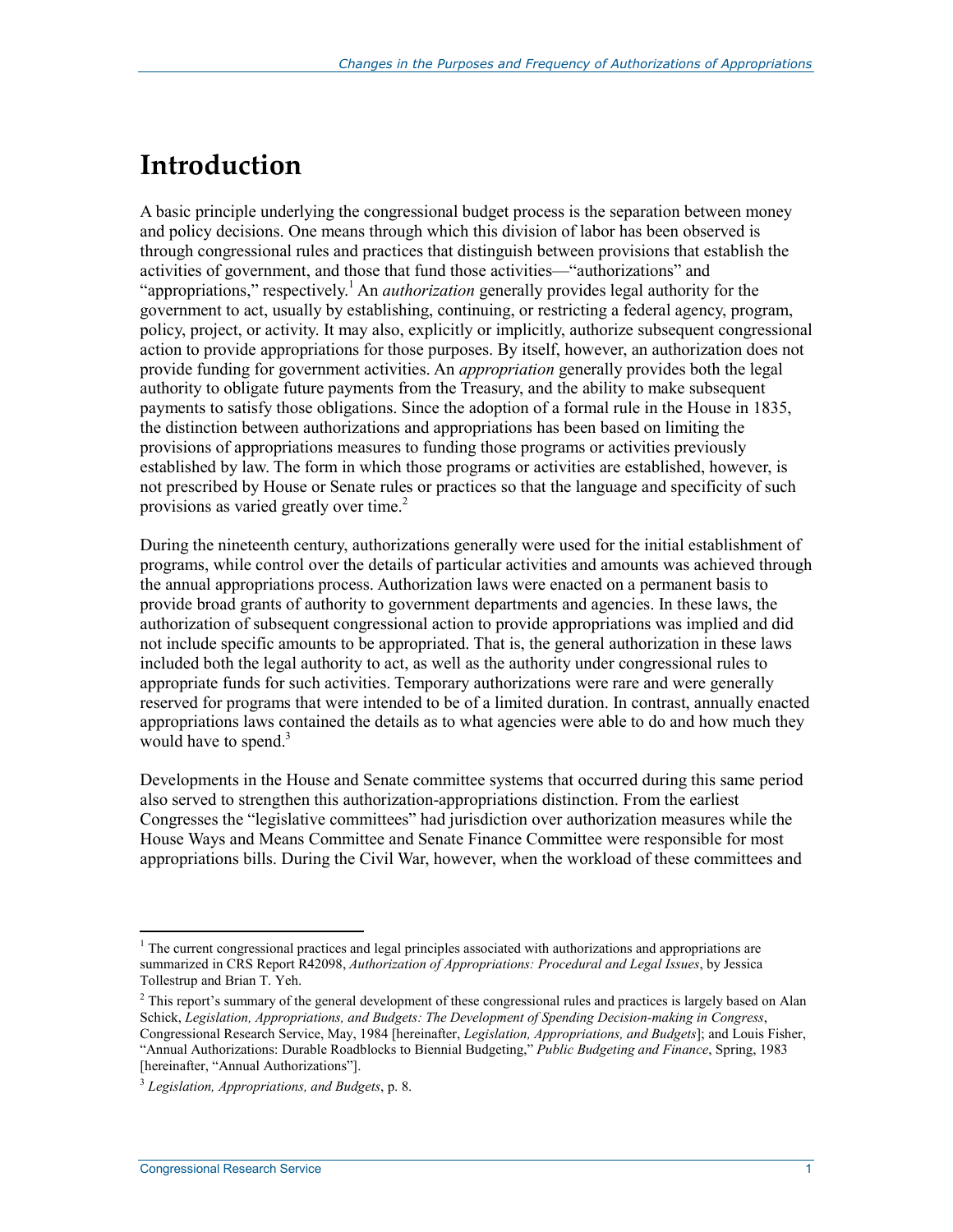size of federal expenditures increased considerably, both chambers chose to create separate Appropriations Committees that would be responsible for the annual appropriations measures.<sup>4</sup>

As the size and scope of federal government activities increased during the nineteenth and early twentieth centuries, the congressional practices related to authorizations and appropriations began to change. Authorization laws began to specify the details of broad classes of federal government programs and activities in consolidated legislation, instead of in multiple pieces of stand-alone legislation that addressed only some aspects of such programs and activities. At about the same time, appropriations, which used to be almost entirely comprised of specific line-items, shifted to more general lump-sums for purposes that were usually identified simply by referencing the statutory authorization. In other words, appropriations began to rely on the authorization statutes to specify and limit how the funds would be used. Although jurisdiction over some appropriations was dispersed during the late nineteenth century, Congress continued to keep appropriations separate and distinct from authorizations.<sup>5</sup> The reconsolidation of appropriations jurisdiction, and the reorganization of regular annual appropriations bills in the House in 1920 (and in the Senate in 1922), also reinforced this distinction. $<sup>6</sup>$ </sup>

The choice to separate money and policy decisions and vest control over them in different congressional committees has meant long-standing tensions between the authorization and appropriations processes. In term of both what the Federal government should do and at what level its activities should be funded, these tensions have significantly influenced how the processes have evolved, as each attempts to exercise a greater role in congressional and agency funding decisions. In the early twentieth century, as a consequence of the changes that were discussed in the previous paragraph, the legislative committees began to assert their role in fiscal decision-making through two particular mechanisms. First, these committees began to include provisions that explicitly authorized appropriations in authorization acts, such as language that "hereby authorized to be appropriated" for certain purposes. Second, associated with these provisions, these committees began to conduct reviews and enact revisions to authorization laws for certain agencies and departments on periodic schedules, instead of on an as-needed basis.<sup>7</sup>

This report discusses general principles in how the language concerning the purposes and frequency of authorizations of appropriations has changed over the past century. These general principles are illustrated through case studies on the authorizations of appropriations that were enacted during this period for three agencies: the National Science Foundation, the National Aeronautics and Space Administration, and the Peace Corps.

<sup>&</sup>lt;sup>4</sup> The House Appropriations Committee was established in 1865; the Senate Appropriations Committee was established in 1867. The events leading to the establishment of these committees are discussed in Charles H. Stewart, III, *Budget Reform Politics: The Design of the Appropriations Process in the House of Representatives, 1885-1921*, New York, N.Y.: Cambridge University Press, 1989, pp. 53-83 and U.S. Senate, Committee on Appropriations, *Committee on Appropriations: 1867-2008*, 110<sup>th</sup> Cong.,  $2^{nd}$  Sess., Doc. No 14 (Washington, DC: GPO, 2008), pp. 4-6.

<sup>5</sup> Stewart, pp. 89-132.

<sup>6</sup> Background on these changes is provided in U.S. House of Representatives, Committee on Appropriations, *A Concise History of the House of Representatives Committee on Appropriations*, 111<sup>th</sup> Cong., 2<sup>nd</sup> Sess. (Washington, DC: GPO, 2010), pp. 7-11; U.S. Senate, Committee on Appropriations, *Committee on Appropriations: 1867-2008*, 110<sup>th</sup> Cong.,  $2<sup>nd</sup> Sess.$ , Doc. No 14 (Washington, DC: GPO,  $2008$ ), pp. 9-16.

<sup>7</sup> *Legislation, Appropriations, and Budgets*, pp. 28-31, 37-41.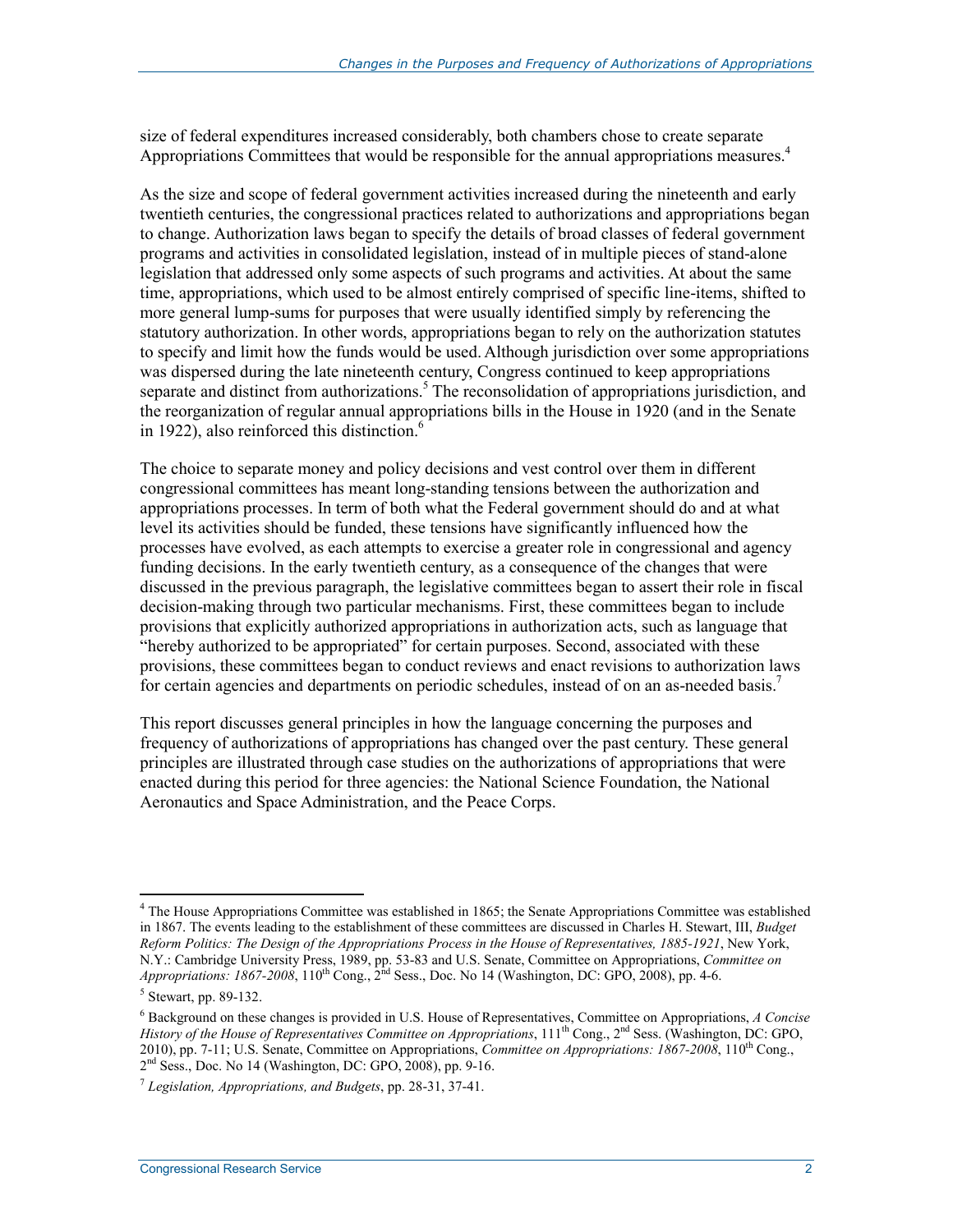## **Evolution of Authorizations during the Twentieth Century**

Coincident with the enactment of the Budget and Accounting Act of 1921, jurisdiction over general appropriations increased the role of the Appropriations Committees in congressional decisions about spending. In response, the legislative committees began to explore new legislative language that would influence budgetary outcomes, both with respect to the action of the appropriators, and also in their oversight of the agencies under their jurisdiction. This resulted in significant changes in the content and timing of authorization laws over the next several decades.

## **Emergence of Explicit Authorizations of Appropriations**

The first significant change in the form of authorization laws occurred after the 1920s, when authorization laws began to include provisions that explicitly "authorized to be appropriated" future budgetary resources tied to certain purposes. By one estimate, this practice grew so rapidly that in 1937, there were more than 100 measures enacted into law with explicit authorizations of appropriations for definite amounts.<sup>8</sup> At a minimum, such provisions were a recommendation of the legislative committees as to the level of future appropriations. This practice, however, had broader implications for the role of the legislative committees in budgetary decision-making because existing House and Senate rules that prohibited appropriations not authorized by law had to be applied in new ways.<sup>9</sup> Although these prohibitions were longstanding, having been first adopted during the previous century, authorization provisions that established an entity, project, or activity were considered to be sufficient to implicitly authorize subsequent appropriations under the terms of these rules.<sup>10</sup> However, when the legislative committees started to include explicit provisions authorizing appropriations, this effectively enabled them to create procedural ceilings on subsequent appropriations, and thus exert greater influence over subsequent funding decisions.<sup>11</sup>

As language specifically authorizing appropriations was increasingly used, various practices started to emerge. First, the legislative committees began to authorize definite amounts to be appropriated for specific fiscal years. In their early use, such provisions were typically tied to minor or temporary programs. Second, because provisions that limited the amount or duration of future appropriations were considered to be inappropriate for permanent or large-scale government programs, provisions authorizing appropriations for "such sums as are necessary"

<sup>8</sup> Ibid., pp. 28-29.

<sup>&</sup>lt;sup>9</sup> These prohibitions are current located in House Rule  $XXI(2)(a)$  and Senate Rule  $XVI(1)$ . For further information on the operation of these rules, see CRS Report R42098, *Authorization of Appropriations: Procedural and Legal Issues*, by Jessica Tollestrup and Brian T. Yeh, Authorization of Appropriations: Procedural and Legal Issues, by Jessica Tollestrup and Brian T. Yeh, pp. 4-8.

<sup>&</sup>lt;sup>10</sup> The first formal rules that required a prior authorization by law for appropriations were adopted by the House in 1837. The Senate followed suit with the adoption of its first formal rules on the topic in 1850. *Legislation, Appropriations, and Budgets*, pp. 7, 9, 11, and 15-17.

 $11$  The legislative committees also employed other mechanisms during this period to influence fiscal decision-making, such as so-called "backdoor spending," which included borrowing authority, contract authority, mandatory entitlements, and permanent appropriations. For a further discussion if these and other such mechanisms, see Louis Fisher, "The Authorization-Appropriation Process in Congress: Formal Rules and Informal Practices," *Catholic University Law Review*, Vol. 29, 1979-1980, pp. 51-105.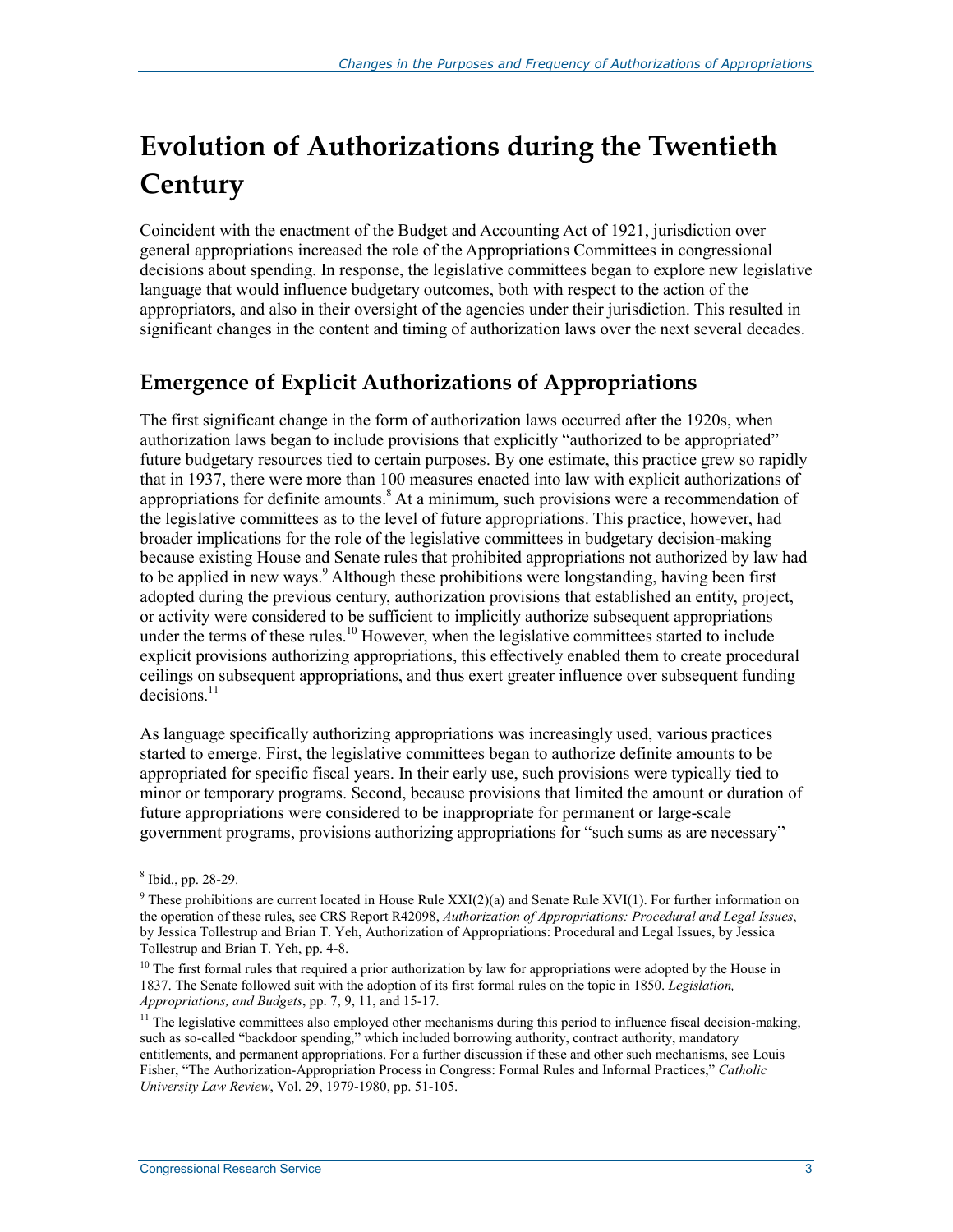were typically used for such programs. These provisions were also used to address multiple programs under the auspices of a single agency.<sup>12</sup>

#### **Periodic Reauthorization**

At the end of WWII, an estimated 5% of programs, excluding one-time projects, had explicit authorizations of appropriations that applied to specific fiscal years.<sup>13</sup> Over the postwar period, however, as the legislative committees continued to increase their use of such provisions, they began to apply such provisions to programs of a more large-scale or permanent nature.

The types of provisions periodically authorizing appropriations that were developed during this period have continued to be used through the present day. These provisions generally indicate two schedules of legislative review: "annual" and "multiyear." *Annual* authorizations of appropriations explicitly authorize appropriations for a single fiscal year. *Multiyear* authorizations of appropriations explicitly authorize appropriations for more than one fiscal year at a time (typically between two and five).

#### **Annual Authorizations**

As the legislative committees began to experiment with provisions authorizing appropriations for a single fiscal year, one motivation was to better oversee and influence agency spending decisions. Annual authorizations of appropriations were first applied to newly created agencies or programs, in part, because these annual provisions were believed to encourage close review and oversight early in an agency or program's development.<sup>14</sup> Later, in response to perceived issues with existing agencies or the congressional oversight of them, legislative committees sometimes added annual authorization provisions to the underlying statute governing these agencies, thereby converting them to an annual reauthorization schedule.<sup>15</sup> For example, annual authorizations were used in some instances for programs or agencies that were undergoing "rapidly changing conditions," giving the legislative committees the opportunity to weigh in on a frequent basis.<sup>16</sup> Programs that had a direct effect on states or districts, such as those that govern military construction or grants, also were candidates for annual authorizations. Legislative committees often sought close oversight of such programs because of the constituency issues involved and a desire to address any problems as they arose.<sup>17</sup> As a consequence of this frequent legislative attention, agencies subject to annual reauthorization tended to experience more incremental program changes in their authorizing laws when compared to those agencies on a longer reauthorization schedule.<sup>18</sup>

 $12$  Ibid., pp. 28-32.

<sup>&</sup>lt;sup>13</sup> U.S. Senate, Committee on Government Operations, Subcommittee on Budget, Management, and Expenditures, *Improving Congressional Control over the Budget*, Committee Print, 93<sup>rd</sup> Cong., 1<sup>st</sup> Sess. (Washington, DC: GPO), 1973, [hereinafter, *Improving Congressional Control over the Budget*], p. 262.

<sup>&</sup>lt;sup>14</sup> "Annual Authorizations," p. 34.

 $15$  Ibid., p. 37.

<sup>16</sup> Ibid., p. 31.

 $17$  Ibid., p. 30.

<sup>18</sup> *Legislation, Appropriations, and Budgets*, p. 40.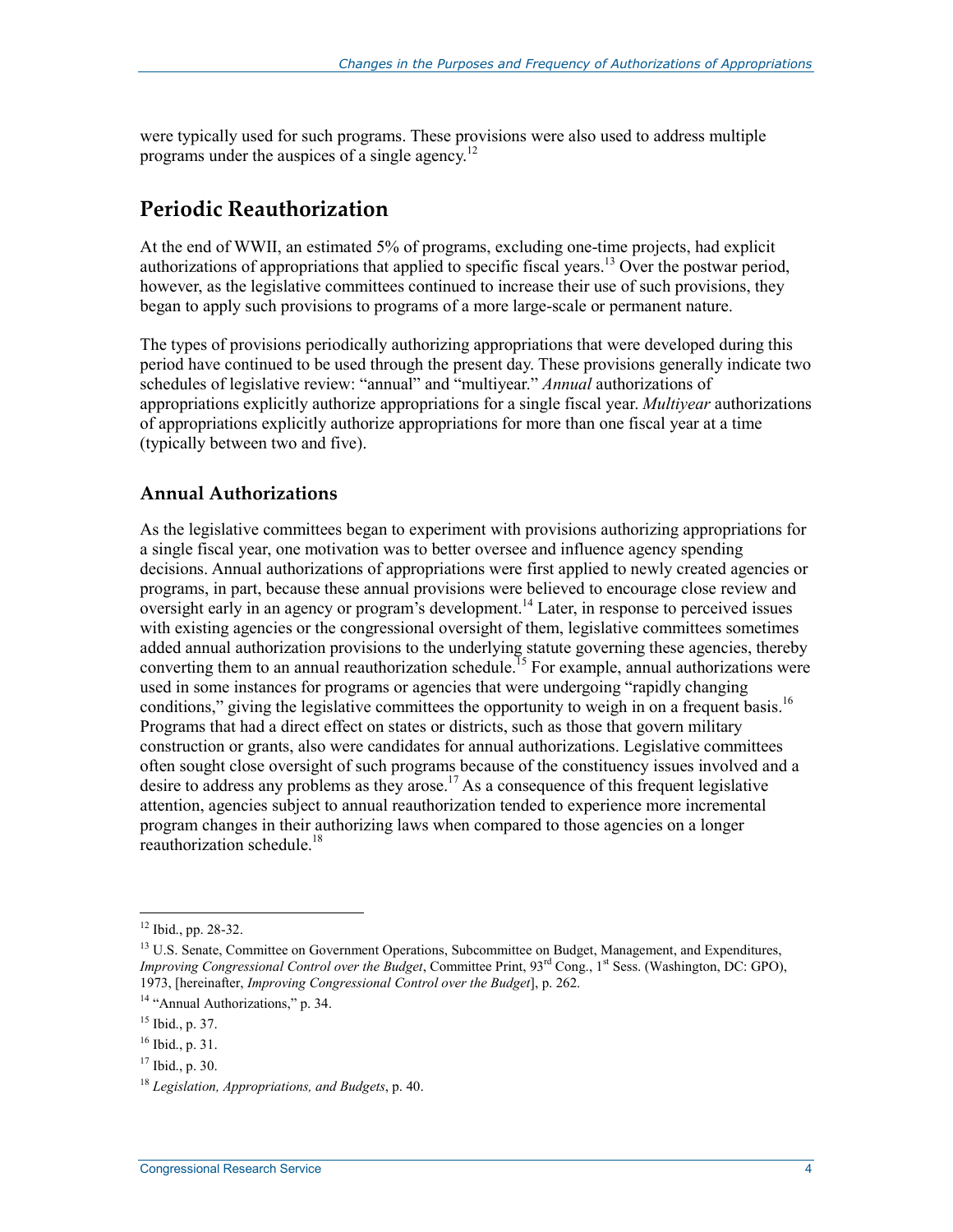Another motivation for the legislative committees to choose annual authorization schedules during the post-World War II period was dissatisfaction with the funding levels or program structure as provided through the congressional appropriations process.<sup>19</sup> At this time, the authorization laws that were enacted on an as-needed basis tended to be primarily focused on policy issues, and not budgetary decision-making. In addition, any authorized levels for future fiscal years might have been considered to be less relevant when it came time to appropriate due to changing congressional priorities. Under an annual authorization approach, however, the congressional debate over the funding levels in the context of the authorization for that fiscal year would occur more immediately ahead of the consideration of appropriations for those programs. This sequence and timing of events—authorizations are to precede appropriations—was believed to provide the legislative committees with greater leverage to prevent their framework and authorized funding levels from being disregarded during subsequent appropriations decisionmaking. $20$ 

The proportion of agencies that were subject to annual reauthorizations expanded significantly during the mid-twentieth century. Prior to 1950, military construction and mutual security were the only annual authorizations, both constituting the conversion of a permanent authorization to a temporary one. A few programs were added to that list in the 1950s, but it was not until two decades later that a number of both small and large-scale government programs, such as the remaining activities of the Department of Defense authorization, the Department of Justice, and the Department of State, were added to the group of government programs that received an annual authorization in response to developments such as the Vietnam War.<sup>21</sup> Also during this period, the number of annual authorizations that applied to only some programs within an agency were expanded to include additional programs or activities of a like character.<sup>22</sup>

#### **Multiyear Authorizations**

During the same period that annual authorizations of appropriations were increasingly used, provisions authorizing appropriations on a multiyear basis to facilitate a longer-term reauthorization schedule were also enacted. The length of these schedules varied, from as little as two years, to five or more fiscal years. The agency oversight motivations for the legislative committees to adopt such a schedule were similar to those for an annual reauthorization, with some exceptions.<sup>23</sup> For example, a legislative committee might choose a multiyear reauthorization schedule over an annual one if it believed that a program or agency required a comprehensive reevaluation of its activities and objectives on longer time intervals. Also, as a consequence of the greater time allotted by this schedule, multiyear reauthorizations tended to involve more widespread policy changes per reauthorization law when compared to annual reauthorizations.<sup>24</sup>

As was the case for annual authorizations, multiyear authorizations may have been motivated, in some instances, by dissatisfaction on the part of the legislative committees with the funding that

<sup>19</sup> Ibid., p. 39.

 $20$  Ibid.

<sup>21 &</sup>quot;Annual Authorizations," pp. 26-27.

<sup>&</sup>lt;sup>22</sup> For example, within the Department of Defense, the first temporary authorization was for military construction, and then the practice was expanded sequentially to military procurement, research and development, the Coast Guard and the Maritime Administration, and then finally to military operation and maintenance. "Annual Authorizations," p. 32.

<sup>23</sup> *Improving Congressional Control over the Budget*, p. 261.

 $24$  "Legislation, Appropriations, and Budgets," p. 40.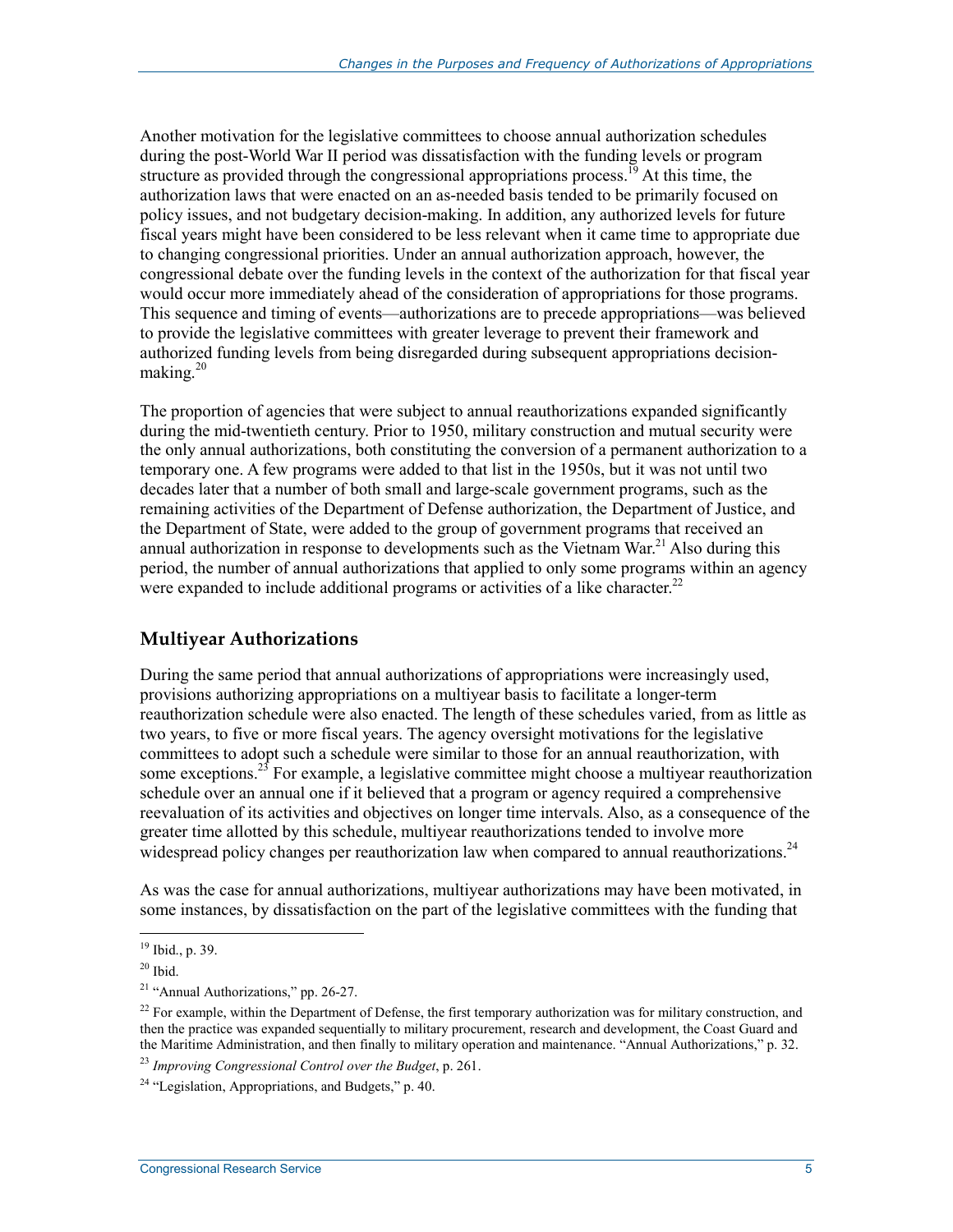was being provided in appropriations. In many cases, multiyear authorizations assumed some degree of a funding increase over the period covered by the authorization, and so their enactment had the potential to build congressional support for such an increase. In many such cases, however, the difference between the amounts authorized and that ultimately appropriated increased in the latter years, perhaps because the congressional vote on authorization levels was neither recent, nor in the context of current funding constraints.<sup>25</sup>

### **Summary of Most Recent Developments**

Starting in the 1980s, some of the programs that had been subject to an annual or short-term authorization schedule were changed to longer-term multiyear schedules.<sup>26</sup> Others had authorizations that expired for a number of fiscal years between reauthorizations, or were not renewed at all.<sup>27</sup> With the formation of new agencies, it has been most typical that only specific activities within them, as opposed to the entire agency, have been given explicit authorizations of appropriations.28 For example, while some of the agencies and activities created or consolidated by the Homeland Security Act of 2002 were already subject to temporary authorizations of appropriations, there were few provisions explicitly authorizing appropriations for the new agencies and activities included in the act, and none that were effective on an annual basis (P.L. 107-296). In general, the reauthorization process for many agencies and programs has become more focused on addressing policy concerns, with less of an emphasis on funding level or the legislative committee's role in budgetary decision-making.

Various reasons have been suggested for the shift to longer term reauthorization schedules and the gaps between reauthorization intervals. For example, some have argued that reauthorization legislation was effectively "crowded out" by new mechanisms for budgetary decision-making (such as the budget resolution and reconciliation) and were given less of a priority in the congressional calendar. Others began to express concern that annual authorizations led to a perception that they were merely duplicate votes for Members on funding levels for federal government activities.<sup>29</sup> In addition, continued delays in the enactment of reauthorization legislation, which affected Congress' ability to consider and enact appropriations measures in a timely manner, was also a likely factor.<sup>30</sup>

<sup>25</sup> *Improving Congressional Control over the Budget*, p. 268; *Legislation, Appropriations, and Budgets*, p. 41.

<sup>&</sup>lt;sup>26</sup> For example, both the NSF and NASA were transitioned to multiyear schedules, as discussed in the sections below.

<sup>&</sup>lt;sup>27</sup> One potential measure of the extent to which previously routine authorizations of appropriations for programs have expired is the enactment of appropriations for such programs. CBO is required to compile this information each year under Section 202(e)(3) of the Congressional Budget Act. For FY1988, CBO identified a total of 45 laws with expired authorizations of appropriations (CBO, *Report on Unauthorized Appropriations and Expiring Authorizations*, January 15, 1988). That total grew to 270 such laws for FY2014 (CBO, *Unauthorized Appropriations and Expiring Authorizations*, February 21, 2014).

<sup>28</sup> See, for example, the data in James H. Cox, *An Analysis of the Congressional Reauthorization Process* (Westport, CT: Praeger, 2004), pp. 55-59.

<sup>29</sup> For a discussion of these and other reasons for this shift, see, for example, Alan Schick, *The Federal Budget: Politics, Policy, Process*, 3rd Ed. (Washington, DC.: Brookings Institution Press, 2007), pp. 200-202; Lawrence J. Haas, "Unauthorized Action," *National Journal*, January 2, 1988, p. 17.

<sup>&</sup>lt;sup>30</sup> This is illustrated by the NSF and NASA case studies below.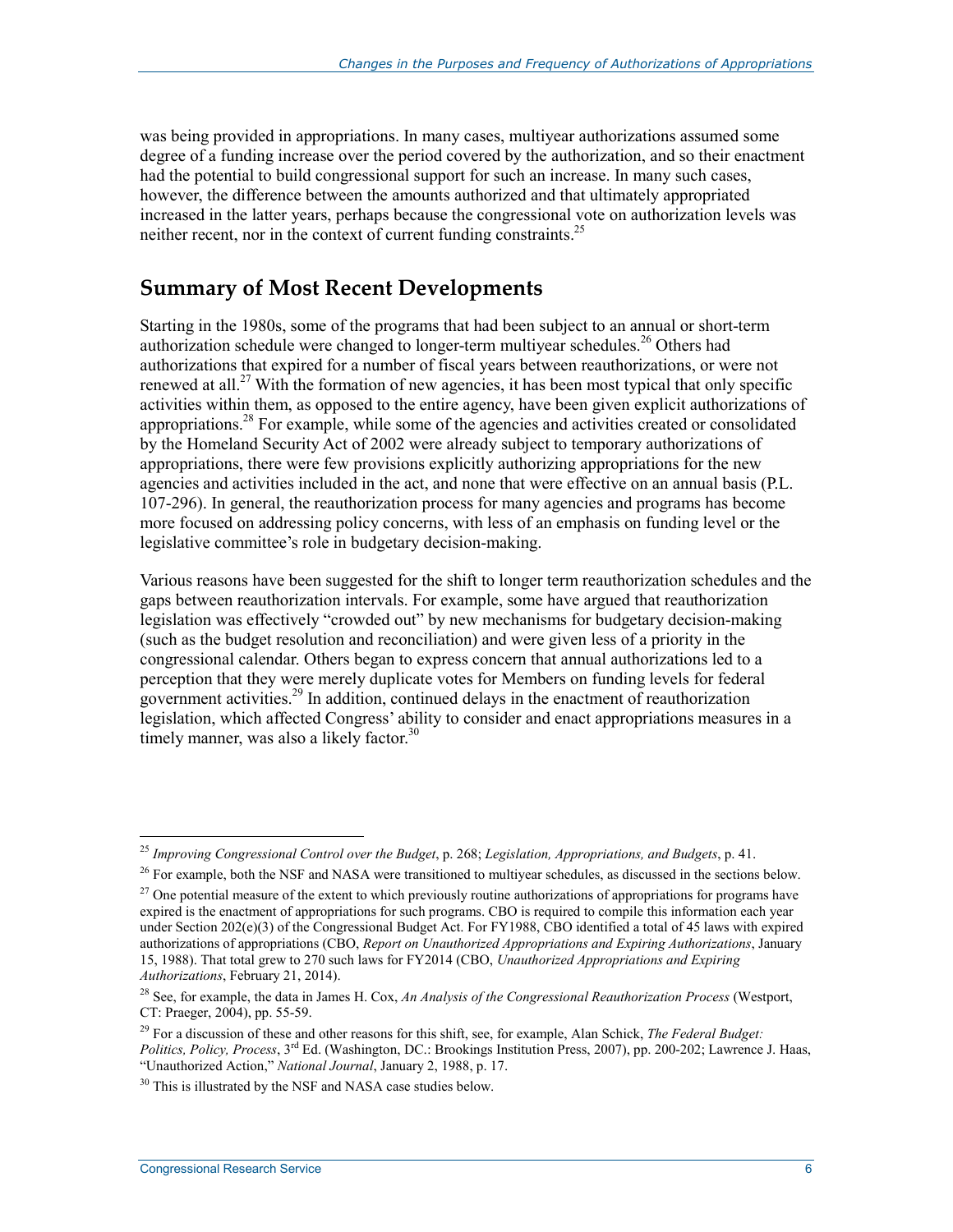## **Changes to Authorizations of Appropriations in Practice: Selected Examples**

The historical development of the form and timing of authorizations over the past century has been characterized by a number of themes:

- The legislative committee's adoption of an annual reauthorization schedule was due to a desire for increased involvement in both agency and congressional budgetary decisions. The motivation for increased agency involvement was typically because the agency was new or because annual authorizations were believed to strengthen Congress's oversight functions.
- Annual authorizations tended to be characterized by incremental program changes, whereas multiyear authorizations tended to involve widespread policy changes.
- The amounts authorized in annual measures tended to be more similar to the amount eventually appropriated when compared to multiyear authorizations. The out-years of multiyear authorizations tended to be characterized by a growing gap between the amount authorized and amount appropriated.

To illustrate one or more of these general themes, the following subsections summarize aspects of the authorization histories of the National Science Foundation, the National Aeronautics and Space Administration, and the Peace Corps. These three agencies were selected because they have experienced variation in the purposes and frequency of their explicit authorizations of appropriations since their establishment. These case studies also discuss the reasons for the shifts to the new authorization schemes, such as the legislative committee's decision to review and make policy changes to the program on a less frequent schedule, or difficulties in enacting annual authorizations prior to appropriations. During this period, the form of the authorization laws governing these agencies changed in a number of other significant ways that affected the ability of the legislative committees to influence budgetary outcomes, which are not discussed in this report. This report only summarizes the general trends associated with the timing and purposes of these reauthorizations to provide a basis for further research and understanding.

### **National Science Foundation**

The National Science Foundation was established in 1950, but was not reauthorized on a periodic basis until 1968, when a requirement for specific authorization of appropriations each future fiscal year became law. Authorizations of appropriations were enacted annually covering a single fiscal year from FY1969 through FY1982, and intermittently through FY1988. Starting in FY1989, the agency has been reauthorized for periods of between three and five fiscal years, with some lapses in authorization between those multiyear laws. The most recent reauthorization was from FY2011 through FY2013. $31$ 

 $31$  For an overview of historical policy issues associated with the NSF and its authorization, see CRS Report R43585, *The National Science Foundation: Background and Selected Policy Issues*, by Heather B. Gonzalez.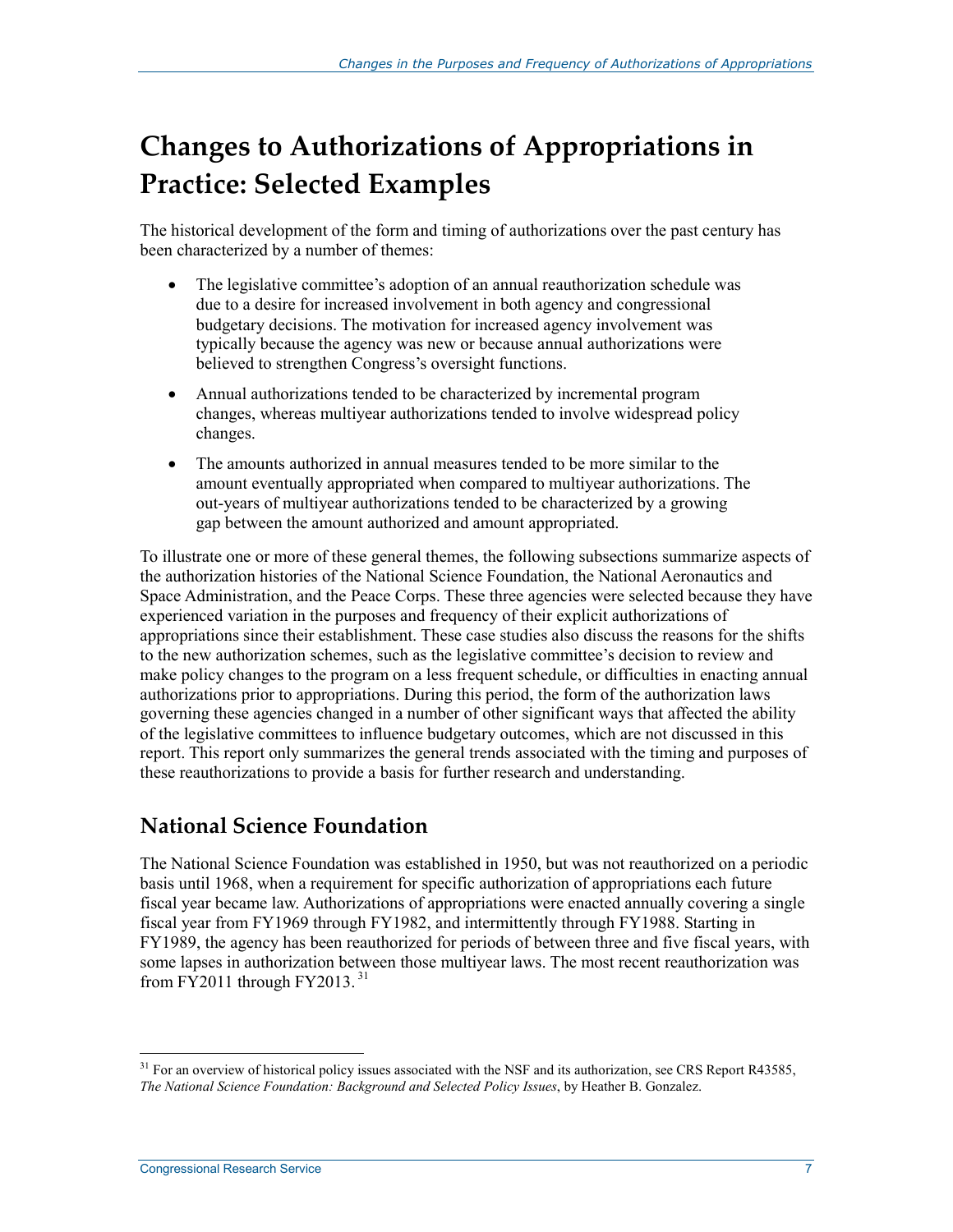#### **Establishment and Transition to a Permanent Authorization of Appropriations**

The National Science Foundation (NSF) was established by the National Science Foundation Act on May 10, 1950 (S. 247; P.L. 81-507). During congressional consideration in the  $81<sup>st</sup>$  Congress, both the Senate and House proposals (S. 287, H.R. 12, and H.R. 359, 81<sup>st</sup> Congress) contained provisions providing a permanent indefinite authorization of appropriations for the agency. During debate on the House floor, however, the bill was amended to provide a definite authorization of appropriations for FY1951, and a \$15 million authorization for each fiscal year thereafter. The rationale for this approach was that it would promote increased agency fiscal accountability to Congress, because the agency would be required to justify to Congress a higher authorization level once its annual budgetary needs exceeded \$15,000,000.<sup>32</sup> The House version of that provision was subsequently enacted into law.<sup>33</sup>

The first reauthorization was enacted three years later, on August 8, 1953 (S. 32; P.L. 83-223). This law replaced the \$15 million authorization limit with an indefinite authorization of appropriations. The Senate Labor and Public Welfare Committee report accompanying S. 32 (83<sup>rd</sup> Congress) explained that this indefinite authorization was to provide the NSF greater flexibility in both their annual budget request and fiscal planning for its operations. Because the committee believed that removing this limitation would not lead to an overall increase in government research expenditures, this change to the law was recommended.<sup>34</sup>

There were no further laws authorizing NSF appropriations for the next fifteen years. During that period, the few laws that made any changes to the statutory programs and policies governing the NSF typically included only minor modifications to existing programs and policies.<sup>35</sup> The more significant changes to the Foundation came through Administration action, such as executive orders and the Government Reorganization Plan No. 2 of 1962.<sup>36</sup> Legislative committee oversight of the agency occurred on a more informal basis.

#### **Transition to Annual Reauthorization**

Starting in 1965, the House Committee on Science and Astronautics began a three-year review of the NSF to write a new charter for the agency. This review involved hearings, studies, and a

<sup>&</sup>lt;u>.</u> <sup>32</sup> House debate, *Congressional Record*, vol. 96, part 2 (February 28, 1950), p. 2517. Although the form and frequency of reauthorization has shifted over the history of the NSF, the President's budget submission has typically played a significant role in budgetary decision-making. For further information, see CRS Report R43585, *The National Science Foundation: Background and Selected Policy Issues*, by Heather B. Gonzalez.

 $33$  P.L. 81-507, Section 16(a), "To enable the Foundation to carry out its powers and duties, there is hereby authorized to be appropriated to the Foundation, out of any money in the Treasury not otherwise appropriated, not to exceed \$500,000 for the fiscal year ending June 30, 1951, and not to exceed \$15,000,000 for each fiscal year thereafter ... "

<sup>34</sup> S.Rept. 83-396, pp. 1-2.

<sup>&</sup>lt;sup>35</sup> See, for example, P.L. 85-510, which related to weather modification, and P.L. 85-864, which related to science information.

<sup>&</sup>lt;sup>36</sup> See, for example, Executive Order 10521 (March 17, 1954), which broadened NSF's role to encompass national scientific policymaking, and Executive Order 10807 (March 29, 1962) which refocused the Foundation's mission on original research. See also Reorganization Plan No. 2 of 1962, June 8, 1962 (27 Federal Register 5419), which transferred elements of government-wide policymaking and program evaluation from NSF to a new Office of Science and Technology. For background on reorganization plans, see CRS Report R42852, *Presidential Reorganization Authority: History, Recent Initiatives, and Options for Congress*, by Henry B. Hogue.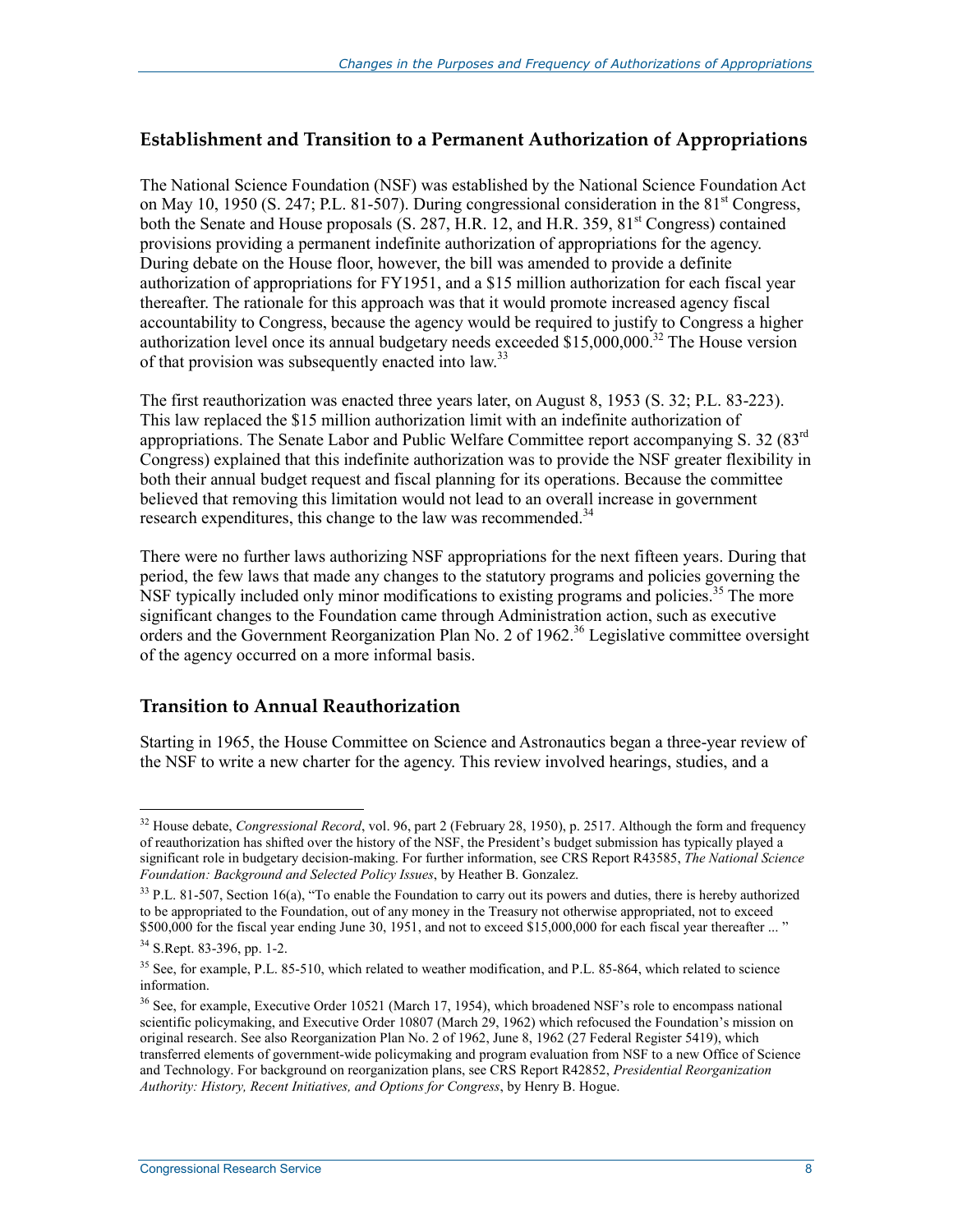subcommittee report that was to be the basis of the committee's eventual legislative proposal.<sup>37</sup> In 1967, the committee report accompanying, H.R. 5404 ( $90<sup>th</sup>$  Congress), explained a variety of motivations for this review and the recommended changes to the agency:

A significant change began to take place in the post-*Sputnik* era. From a technological point of view, public opinion crystallized around the concept that basic science was no longer an ancillary, but a primary, instrument needed to guard the public safety, health and economy.... It becomes apparent, upon review of the hearings en bloc, that the most crucial point—in fact, what some would call the essence of the bill—was the issue of policy control [of the National Science Board].... (H.Rept. 90-34, pp. 2 and 13)<sup>38</sup>

While the changes to the NSF proposed by the House did not involve any alterations to the current authorization of appropriations, the Senate Labor and Public Welfare Committee amended H.R. 5404 to include both a definite authorization of appropriations for FY1969, and a permanent requirement for a specific authorization of appropriations for every fiscal year thereafter:

The committee is concerned that there has been no thorough review of the authorization for NSF since the passage in 1950 of the National Science Foundation Act. During this period, the appropriations have grown from \$225,000 in 1951 to \$495 million in 1968—a more than 2,000-fold increase. The committee believes that a change to annual authorization is desirable, and provides for this in section 13 of the bill. An authorization of \$523 million is provided for fiscal year 1969. This committee will set authorizations for future years after appropriate hearings. (S. Rept. 90-1137, p. 19) 39

The ability for annual authorizations to influence subsequent funding decisions is affected by the extent to which they are enacted ahead of appropriations. After the NSF's requirement for an annual authorization was enacted (P.L. 90-407),<sup>40</sup> the 15 subsequent annual reauthorizations became law an average of almost one month after the beginning of the fiscal year, and only three times were they enacted before the beginning of the fiscal year (FY1978, FY1980, and  $FY1986$ <sup>41</sup> The enactment of appropriations, however, usually waited until the annual authorization was completed with only three of the 15 being enacted ahead of it (FY1972, FY1977, and FY1979).

<sup>37</sup> This process is discussed in U.S. House of Representatives, Committee on Science and Technology, *Toward the Endless Frontier: History of the Committee on Science and Technology, 1959-79*, Committee Print (Washington, DC: GPO, 1980) [hereinafter, House Science Committee History], p. 143.

<sup>&</sup>lt;sup>38</sup> Congressional concern over policy control had been in existence almost since the establishment of the NSF. For background on these concerns, see *House Science Committee History*.

<sup>39</sup> For further background on the FY1969 annual authorization, see *House Science Committee History*, p. 146.

 $40$  P.L. 90-407, Section 14(a), "To enable the Foundation to carry out its powers and duties, there is hereby authorized to be appropriated to the foundation for the fiscal year ending June 30, 1969, the sum of \$525,000,000; but for the fiscal year ending June 30, 1970, and each subsequent fiscal year, only such sums may be appropriated as the Congress may hereafter authorize by law.... " At the time that the requirement for an annual authorization was being debated by Congress, both the Johnson Administration and House Appropriations Committee expressed concerns that an annual schedule might delay the enactment of appropriations (S.Rept. 90-1137, p. 34 and floor debate [114 Cong Rec. part 15, June 27, 1968, 90<sup>th</sup> Cong, 2<sup>nd</sup> sess., p. 19068]).

<sup>&</sup>lt;sup>41</sup> These laws were for each fiscal year from FY1970 to FY1982, FY1987, and FY1988. No reauthorization laws were enacted for the fiscal years from FY1983 to FY1986; the reason for this lapse in authorization does not appear to have been related to any disputes over the time interval.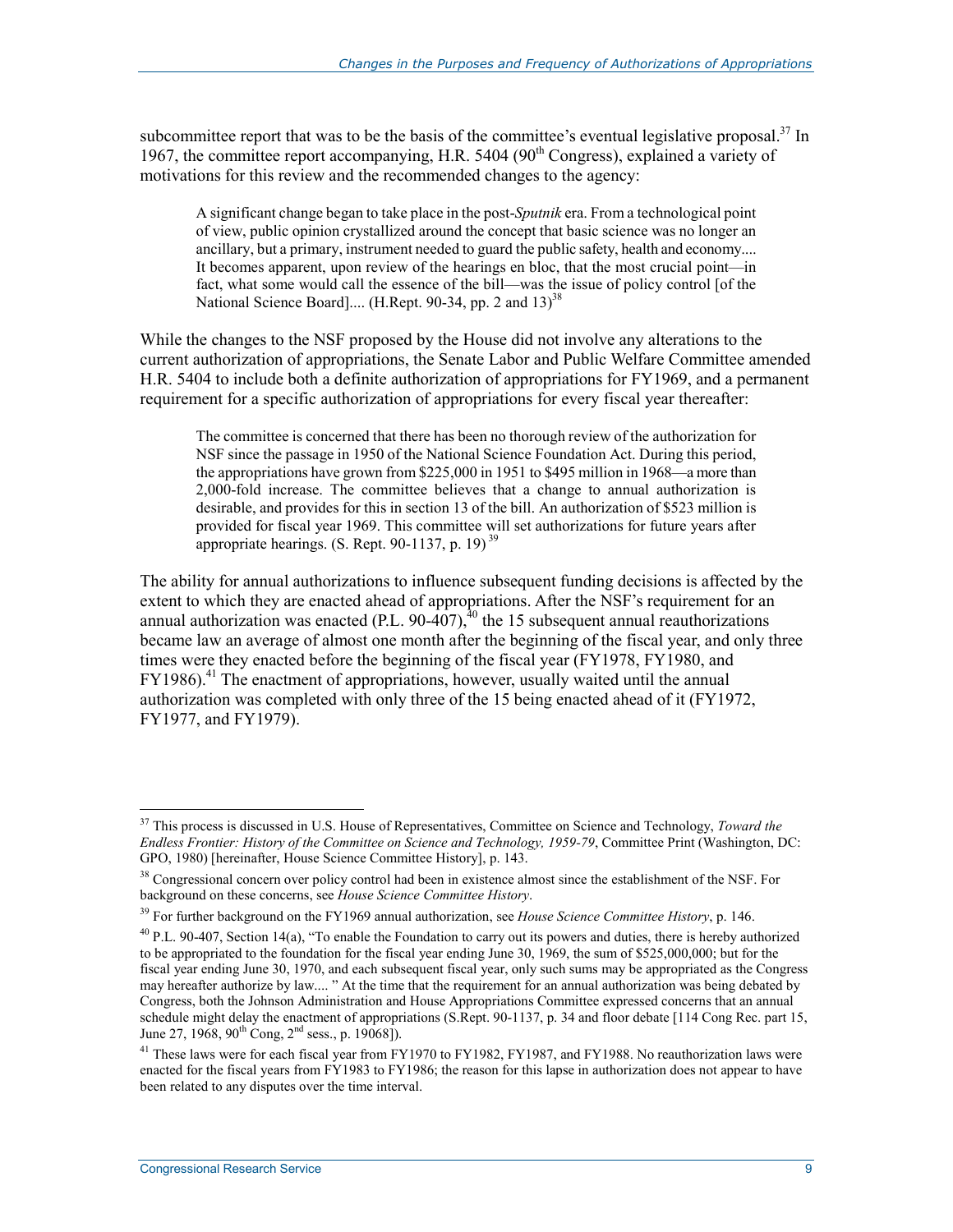In general, these annual authorizations were followed by appropriations that were at somewhat lower levels than the amount authorized.<sup>42</sup> Of the 12 annual authorizations that were enacted prior to appropriations, all but one (FY1986; P.L. 99-383) subsequently received lower level of appropriations.<sup>43</sup> In those 11 instances, the amount appropriated was an average of almost  $7\%$ lower than the amount authorized, ranging from about 1% lower in FY1980, to almost 24% lower in FY1969<sup>44</sup>

#### **Transition to Multiyear Reauthorization**

Starting in 1977, Congress began to actively debate transitioning the NSF to a multiyear authorization of appropriations. This change was advocated by the Carter Administration and some Senators on the Committee on Human Resources because it was believed that a multiyear authorization would promote continuity for planning basic research and more time to assess the effectiveness of programs.<sup>45</sup> Many members of the House Science Committee argued, however, that an annual authorization would promote better congressional control and oversight of the Foundation.<sup>46</sup> Although the conference report for the FY1978 reauthorization addressed the possibility of a two-year authorization of appropriation, it concluded that it was not suitable at that time.<sup>47</sup> The following fiscal year, while the Senate committee proposed authorizations of appropriations for both FY1979 and FY1980 (S. 2549), authorization levels for only a single fiscal year were ultimately enacted into law (P.L. 96-44). Over the next ten years, most legislative proposals covered only a single fiscal year, and all that were enacted were annual in nature.

In FY1989, both the House and Senate proposed multiyear authorizations, and the enacted law authorized appropriations through FY1993 (P.L. 100-570). One of the primary purposes of this reauthorization was to promote the "doubling" of the NSF budget over the next five fiscal years and to establish a program directed at academic facility modernization. The next reauthorization, for FY1998-FY2000, authorized modest increases for the agency—about 10% in FY1999 and growth slightly above projected inflation in FY2000 (P.L.  $105-207$ ).<sup>48</sup> The next reauthorization advocated more substantial increases in the agency budget—from about \$5 billion in FY2003, to almost \$10 billion in FY2007 (P.L. 107-368). The most recent two laws, for FY2008-FY2010 and FY2011-FY2013, were enacted as part of the America COMPETES Act and its reauthorization, which broadly sought to invest in innovation and improve United States' competitiveness. It authorized funds for research and development in the physical sciences and engineering, as well

 $42$  The amount appropriated each fiscal year upon which these and similar calculations in this report are based from National Science Foundation, Budget Internet Information System, "NSF Requests and Appropriations History," NSF.gov, (http://dellweb.bfa.nsf.gov/NSFRqstAppropHist/NSFRequestsandAppropriationsHistory.pdf), and additional data compiled in CRS Report R43585, *The National Science Foundation: Background and Selected Policy Issues*, by Heather B. Gonzalez.

 $^{43}$  In FY1986, the amount of appropriations exceeded the authorized level by less than one (0.44) percent.

<sup>&</sup>lt;sup>44</sup> Despite the fact that the amounts annually appropriated tended to be less than the authorization, however, the amount of such annual appropriations doubled twice in the decades between FY1970 and FY1988.

<sup>&</sup>lt;sup>45</sup> U.S. Senate, Committee on Human Resources, Subcommittee on Health and Scientific Research, "National Science Foundation Authorization Legislation, 1977," March 1, and 3, 1977, Washington, DC: Government Printing Office, 1977, p. 112 and 117.

<sup>46</sup> *House Science Committee History*, pp. 537-538.

<sup>47</sup> H.Rept. 95-509, pp. 7-8.

 $^{48}$  The authorizations of appropriations in P.L. 105-207 were effectively for two fiscal years because they were enacted over nine months after the start of FY1998.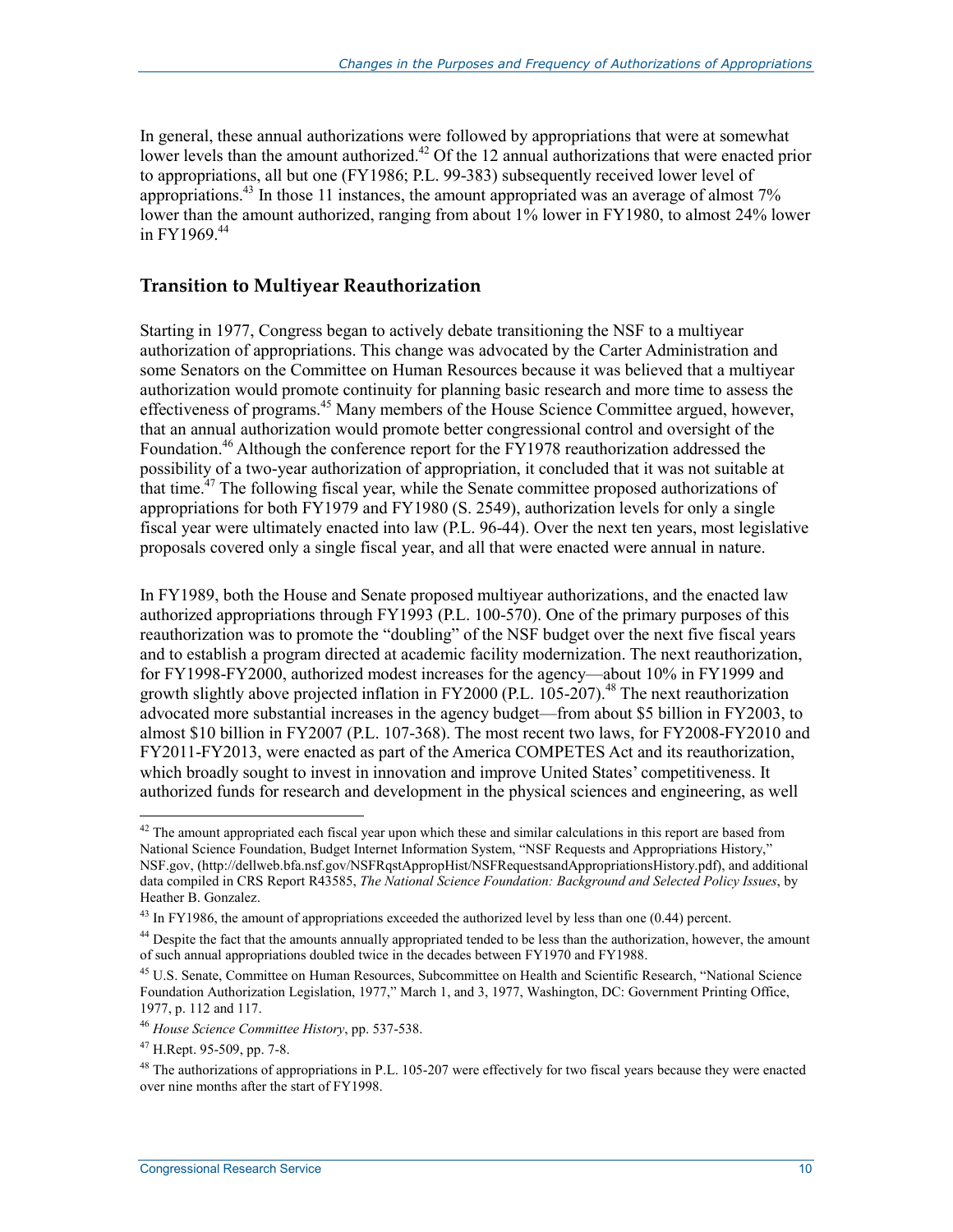as certain science, technology, engineering, and mathematics (STEM) education programs.<sup>49</sup> Both reauthorizations recommended appropriations at a rate to double agency funding over a sevenyear period starting in FY2008, and an 11-year period starting in FY2011.

When compared to the period for which the NSF was authorized on an annual basis, NSF appropriations after FY1989 tended to be much lower than the amount authorized. Gaps between the authorization and subsequent appropriations also widened in the latter years of the authorization period, particularly when the authorization assumed significant budgetary increases over that multiyear period. For example, FY1989-FY1993, the first attempt at doubling, the difference between the authorization and subsequent appropriations began as about 6% for FY1989 and increased to 22% by FY1993.<sup>50</sup> The more modest increases proposed by the FY1998 reauthorization resulted in a much smaller appropriations gap—almost  $3\%$  less than the authorized level for FY1999, and almost 1% more than authorized for FY2000. Even though the projected increases in the two most recent doubling proposals (FY2008-FY2010 and FY2011- FY2013) were over a longer time horizon, these also experienced increasing gaps in the outvears.<sup>51</sup>

### **National Aeronautics and Space Administration**

The National Aeronautics and Space Administration (NASA) transitioned to an annual authorization schedule three years after it was established in 1958, and was reauthorized each fiscal year from FY1961 through FY1986. Starting in FY1982, however, the agency's annual authorization schedule began to experience increasing delays, culminating in a six-year gap in reauthorization from FY1994 through FY1999. In recent years, the agency has been periodically reauthorized for between one and three fiscal years, with the most recent reauthorization covering FY2011-FY2013.<sup>52</sup>

#### **Establishment and Transition to Annual Reauthorization**

When the National Aeronautics and Space Act ("the Space Act," P.L. 85-568) established NASA in 1958, it explicitly authorized permanent, indefinite appropriations for agency operations. It also required specific authorization for capital expenditures.<sup>53</sup> At the beginning of the  $85<sup>th</sup>$ 

 $^{49}$  P.L. 110-69 and P.L. 111-358. For information on the other agencies that were reauthorized as part of these laws, see CRS Report RL34328, *America COMPETES Act: Programs, Funding, and Selected Issues*, by Deborah D. Stine, and CRS Report R41819, *Reauthorization of the America COMPETES Act: Selected Policy Provisions, Funding, and Implementation Issues*, by Heather B. Gonzalez.

<sup>&</sup>lt;sup>50</sup> Actual annual appropriations during this five-year period experienced about a 70% increase, but fell short of the doubling goal.

<sup>&</sup>lt;sup>51</sup> For FY2008, appropriations were about 7% less than the authorization, but were 15% less two years later. The gap between the authorization and appropriation was about 8% in FY2011, and grew to about 17% in FY2013. The actual increase in appropriations between FY2008 and FY2013 was about 12%.

<sup>&</sup>lt;sup>52</sup> For an overview of historical policy issues associated with NASA and its authorization, see CRS Report R43144, *NASA: Issues for Authorization, Appropriations, and Oversight in the 114th Congress*, by Daniel Morgan.

 $53$  P.L. 85-568, Section 307(a), "There are hereby authorized to be appropriated such sums as may be necessary to carry out this Act, except that nothing in this Act shall authorize the appropriation of any amount for (1) the acquisition or condemnation of any real property, or (2) any other item of a capital nature (such as plant or facility acquisition, construction, or expansion) which exceeds \$250,000. Sums appropriated pursuant to this subsection for the construction of facilities, or for research and development activities, shall remain available until expended."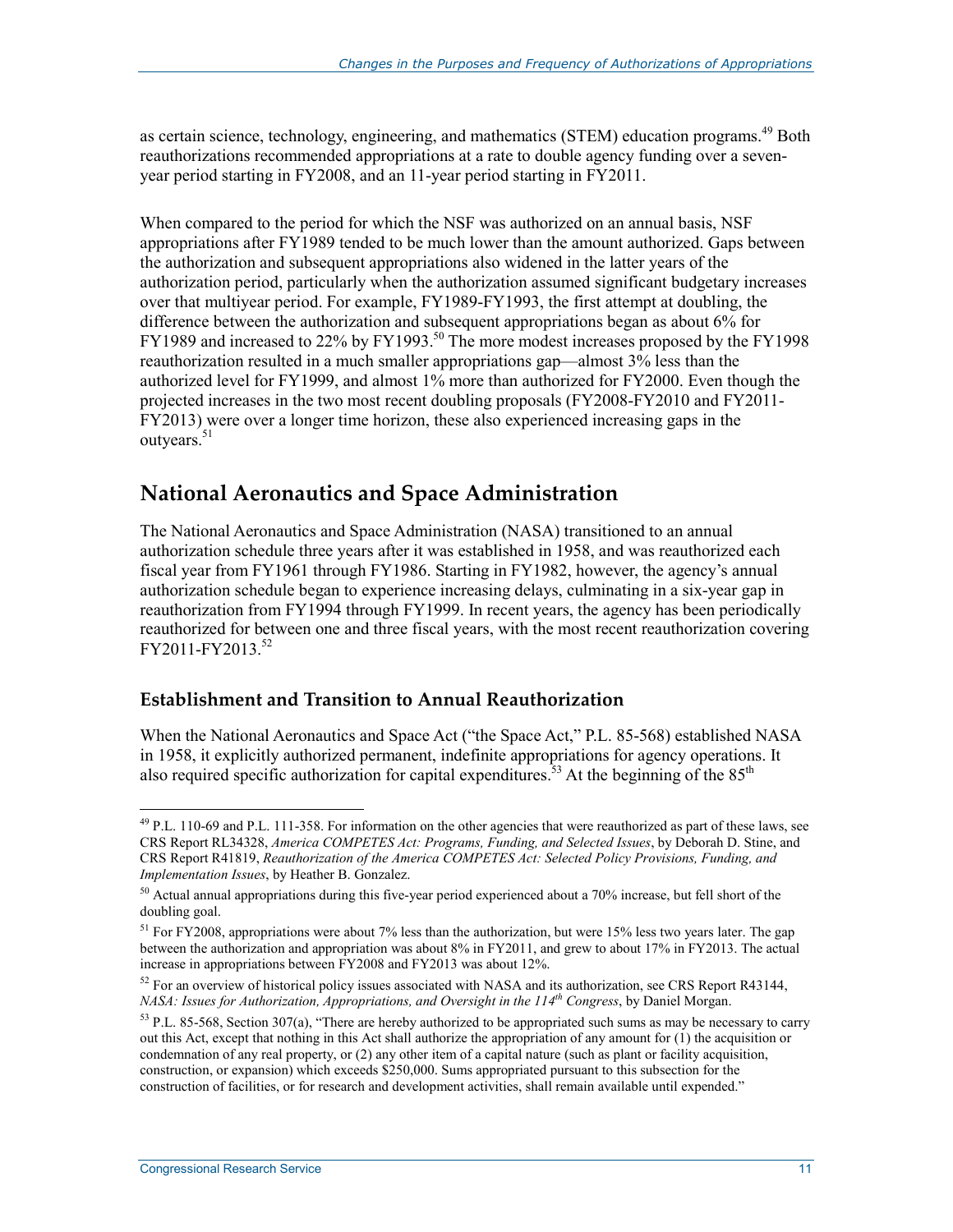Congress, a few months prior to the enactment of the Space Act, the House had established the Committee on Science and Astronautics (now Science, Space, and Technology) to oversee this new agency. The Senate also created the Committee on Aeronautical and Space Sciences for a similar purpose.<sup>54</sup> As these new committees were developing an understanding of NASA's programmatic capabilities and fiscal requirements, it was thought that frequent reauthorization was a process through which this understanding could be achieved more expeditiously.<sup>55</sup>

NASA's transition to an annual authorization of appropriations occurred in stages over the next few years. First, the FY1958 supplemental appropriations bill for NASA (P.L. 85-766) included a provision that required the enactment of a specific authorization of appropriations for each fiscal year through the end of FY1960. As initially drafted, this provision provided a permanent requirement for a specific authorization, under the rationale that such a requirement, which would presumably have been carried out through an annual reauthorization schedule, would provide accountability and oversight to the legislative committees of jurisdiction. The provision was revised prior to enactment to allow a one-year trial run of the concept after criticism that it would place an unnecessary burden on NASA and lead to duplication in congressional efforts.<sup>56</sup> The first reauthorization of NASA, for FY1959 supplemental appropriations, did not address the general requirement for specific authorization, set to expire the following fiscal year (P.L. 86-12). In the process of considering reauthorization legislation for FY1960, however, both the House and Senate proposed extensions of the specific requirement for the purpose of imposing an annual authorization process. The House Science Committee, in H.R. 70007 (86<sup>th</sup> Congress), included an extension of the requirement through FY1965.<sup>57</sup> Subsequently, the Senate Science Committee removed the House's termination date for the provision:

Because of the nature of the space program, rapid and substantial changes as to magnitude, direction, and detail can be expected to continue indefinitely. For this reason the committee deleted the terminal date of July 30, 1965, on the authorization requirement, thereby making the requirement of indefinite duration. (S.Rept. 86-332, p. 47)

The same arguments that had been made against the temporary requirement were made against making it permanent, in particular, that an annual reauthorization process for the agency would lead to delays in the completion of annual appropriations.<sup>58</sup> Nevertheless, the enacted law included the Senate's version, and this requirement has continued to apply to NASA appropriations to the present day.<sup>59</sup>

For FY1961 through FY1981, NASA was reauthorized on an annual basis, and the appropriations authorized by these annual laws almost always covered only a single fiscal year.<sup>60</sup> The annual

<sup>&</sup>lt;sup>54</sup> Jurisdiction over NASA was transferred to the Commerce, Science, and Transportation Committee when the Senate Science Committee was dissolved in 1977.

<sup>55</sup> Thomas P. Jahnige, "The Congressional Committee System and the Oversight Process: Congress and NASA," The *Western Political Quarterly*, Vol. 21, No. 2 (June 1968), pp. 222-239.

<sup>56</sup> The negotiations and various congressional perspectives on this requirement are discussed in *House Science Committee History*, p. 24.

 $57$  The House rationale for this provision is discussed in H.Rept. 86-321, p. 35.

<sup>58</sup> Ibid, pp. 49-50.

<sup>&</sup>lt;sup>59</sup> P.L. 86-45, Section 4, "Notwithstanding the provisions of any other law, no appropriation may be made to the National Aeronautics and Space Administration unless previously authorized by legislation hereafter enacted by the Congress."

<sup>&</sup>lt;sup>60</sup> The one exception occurred in the FY1976 reauthorization (P.L. 94-39), which authorized appropriations for FY1976 (continued...)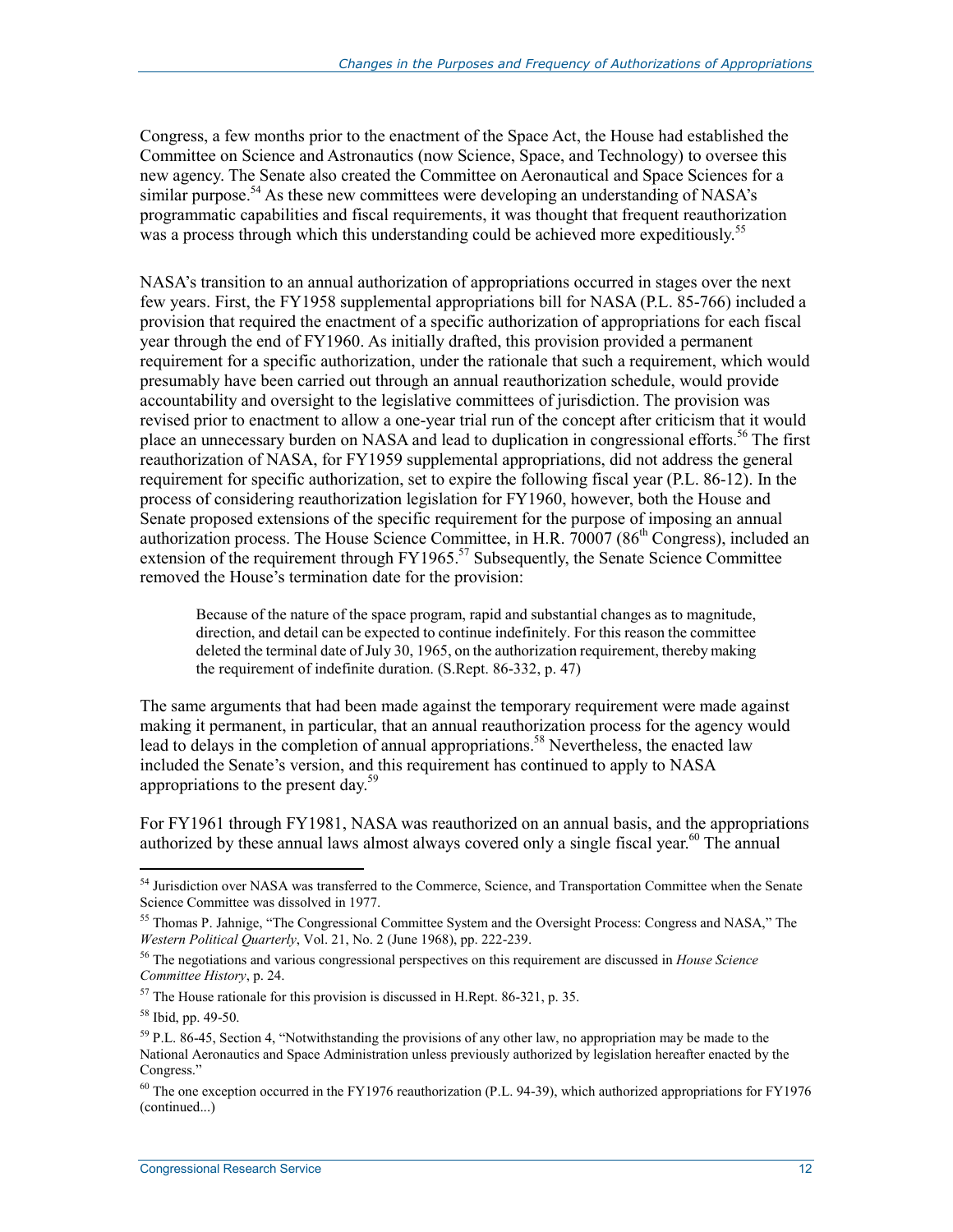reauthorizations were enacted after the beginning of the fiscal year just over half of the time during this period. However, they were enacted ahead of appropriations each fiscal year except for FY1979 (P.L. 95-401), which was signed into law on the same day as the appropriations measure. On average, these reauthorizations were enacted about two months in advance of appropriations (67 days).

The consistent enactment of annual authorizations in advance of appropriations may have been a factor in minimizing the difference between the total amount authorized and the funding subsequently provided. The amount of appropriations was on average less than 1% below the authorized level for the agency.<sup>61</sup> The most that appropriations ever exceeded the authorized level was almost 6% in FY1980; the most they fell short of the authorization was also almost 6% in FY1968. In total, for 13 out of the 20 fiscal years during this period, the amount authorized was higher than the amount appropriated. In the remaining seven fiscal years, the appropriations equaled or exceeded the authorized level.<sup>62</sup>

In general, NASA tended to receive program direction from Congress through authorization report language, as well as the appropriations process during this period. Substantive, nonadministrative policy changes to the agency or associated programs were only occasionally enacted through the annual reauthorizations. For example, the FY1976 law (P.L. 94-39) enacted a new program authorization for upper atmospheric research. Occasionally, changes to the agency or its associated programs would also occur as part of broader laws that covered multiple agencies, such as the Government Employees Salary Reform Act of 1964 (P.L. 88-426) and the Electric Vehicle Research, Development, and Demonstration Act (P.L. 94-413).

#### **Transition to Periodic Reauthorization**

During the 1980s, space-related public policy concerns rapidly expanded into new areas. Some significant events for NASA included the completion of the first Space Shuttle *Columbia* flight on April 12, 1984, and President Reagan's announcement of plans to build a space station within the next decade.<sup>63</sup> Stand-alone authorization laws initiating new programs that involved NASA were also enacted. For example, the Commercial Space Launch Act, which created a government entity to regulate private launch companies, was enacted in 1984 (P.L. 98-575). Other issues related to international cooperation became both more important and controversial.<sup>64</sup> NASA reauthorizations were increasingly used as a means to enact significant space policy changes or

<sup>(...</sup>continued)

and FY1977 for specific categories in both the Research and Development, and Construction/Facilities accounts.

<sup>&</sup>lt;sup>61</sup> A list of authorization and appropriation laws was provided by the NASA Office of Legislative Reference and Analysis. The appropriated amounts used for the calculations in this section of the report are from *National Aeronautics and Space Report of the President*, 2008, Appendix D-1A, p. 146.

 $62$  During the early part of this period, until FY1970, the agency budget increased more than sevenfold. Although this budgetary growth slowed considerably during the next ten fiscal years, the increase over that period was still about 63%.

<sup>&</sup>lt;sup>63</sup> For further information, see Roger Launius, Colin Fries, and Abe Gibson, "Defining Events in NASA History, 1958-2006," National Aeronautics and Space Administration, updated January 2, 2012, available at http://www.hq.nasa.gov/ office/pao/History/40thann/define.htm.

 $64$  For example, at the beginning of the Reagan presidency, the Administration decided to cancel the International Solar Polar Mission, which was to have involved the construction of two spacecraft by NASA and the European Space Agency. The conference report accompanying the FY1982 and FY1983 reauthorizations expressed disapproval of the ISPM cancellation (H.Rept. 97-351, p. 9; H.Rept. 97-897, p. 8).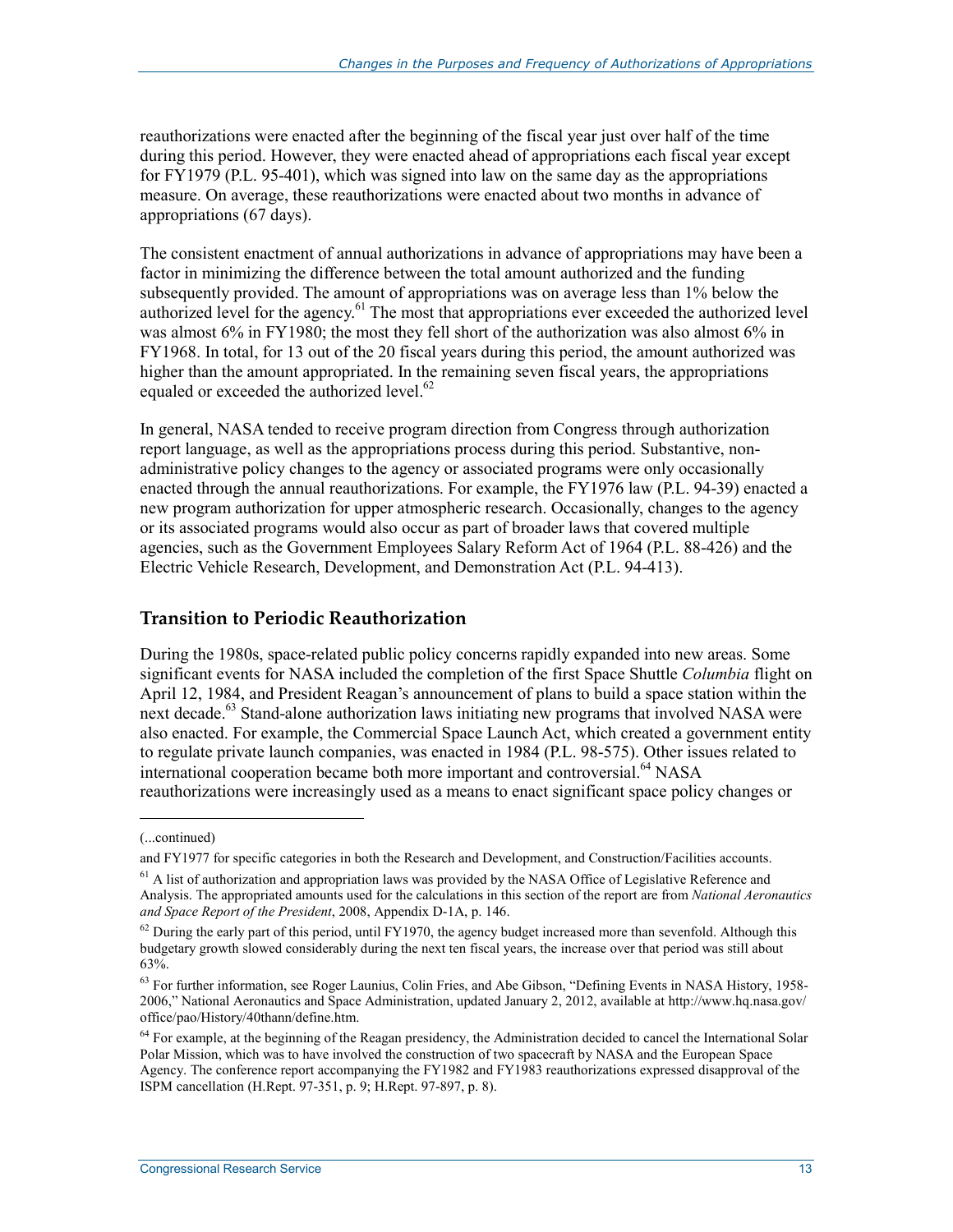expansions of NASA. For example, the FY1985 reauthorization established the National Commission on Space (P.L. 98-361), an advisory body to develop a long-term national space strategy.

The increasing focus on space policy, as well as the fiscal constraints affecting federal budgeting during this era, may have both been factors in the delays in completing NASA reauthorization laws after FY1981.<sup>65</sup> In general, reauthorizations after this time were enacted much closer to appropriations than in the first two decades of the agency—two days ahead of the appropriation in FY1982, 15 days behind the appropriation in FY1983, 27 days ahead in FY1985, two days ahead in FY1985, and 10 days behind in FY1986. In FY1987, no reauthorization was enacted, because H.R. 5495 (99<sup>th</sup> Congress) was pocket vetoed by the President over the inclusion of provisions that would reestablish the National Aeronautics and Space Council.<sup>66</sup> The broader policy context for this dispute related to the Space Shuttle *Challenger* explosion, which had occurred nine months before the start of the fiscal year, and congressional dissatisfaction with the Administration's response to it.

In the latter part of the 1980s, reauthorization laws continued to address broad space policy issues. They also experienced further delays in enactment. While the FY1988 reauthorization was enacted 54 days ahead of appropriations, for all other fiscal years through FY1993, the reauthorization was enacted an average of about 42 days after appropriations. No reauthorization was enacted at all for FY1990, as the House and Senate failed to resolve their differences over their respective versions of the legislation (H.R. 1759 and S. 916,  $101<sup>st</sup>$  Congress).

Perhaps related to these difficulties in enacting reauthorizations in a timely manner, the House Science Committee started in FY1989 to propose authorizations of appropriations for three fiscal year periods for many major activities, such as line items under the Research and Development and Space Flight accounts. These multiyear reauthorizations also typically included proposals for long-term program or policy initiatives. In contrast, the Senate Commerce Committee versions continued to recommend authorizations of appropriations for a single fiscal year only, and tended to include fewer long-term policy proposals.

While the authorizations continued to provide funding amounts for a single fiscal year,  $67$  the groundwork was laid for a longer-term authorization schedule through other means. For example, the FY1989 reauthorization required NASA to compile a five-year capital development plan and a 10-year strategic plan. The act also directed that, starting in FY1990, NASA submit a three-year budget request. In FY1992, this directive appears to have been superseded by a new requirement for a five-year budget submission for all programs that exceed \$200 million (P.L. 102-195).

During the past fifteen years, NASA reauthorizations have been enacted on a periodic basis, typically covering more than a single fiscal year, but not on any set schedule. These laws were often in response to policy developments instigated by the Administration, such as the Vision for

 $65$  The effect of these fiscal constraints on the NASA authorization is discussed, for example, in H.Rept. 97-351, p. 8, and H.Rept. 99-379, p. 9.

<sup>66</sup> President Reagan explained this veto thus: "The establishment of a National Space Council in the Executive Office of the President would constitute unacceptable interference with my discretion and flexibility in organizing and managing the Executive Office as I consider appropriate.... " ("President Ronald Reagan, "Memorandum of Disapproval of the National Aeronautics and Space Administration Funding Bill," November 14, 1986.) The congressional rationale for this Council is discussed in H.Rept 99-829, p. 15.

 $^{67}$  An exception to this was in FY1989, when the Space Station was reauthorized for FY1989-FY1991 (P.L. 100-685).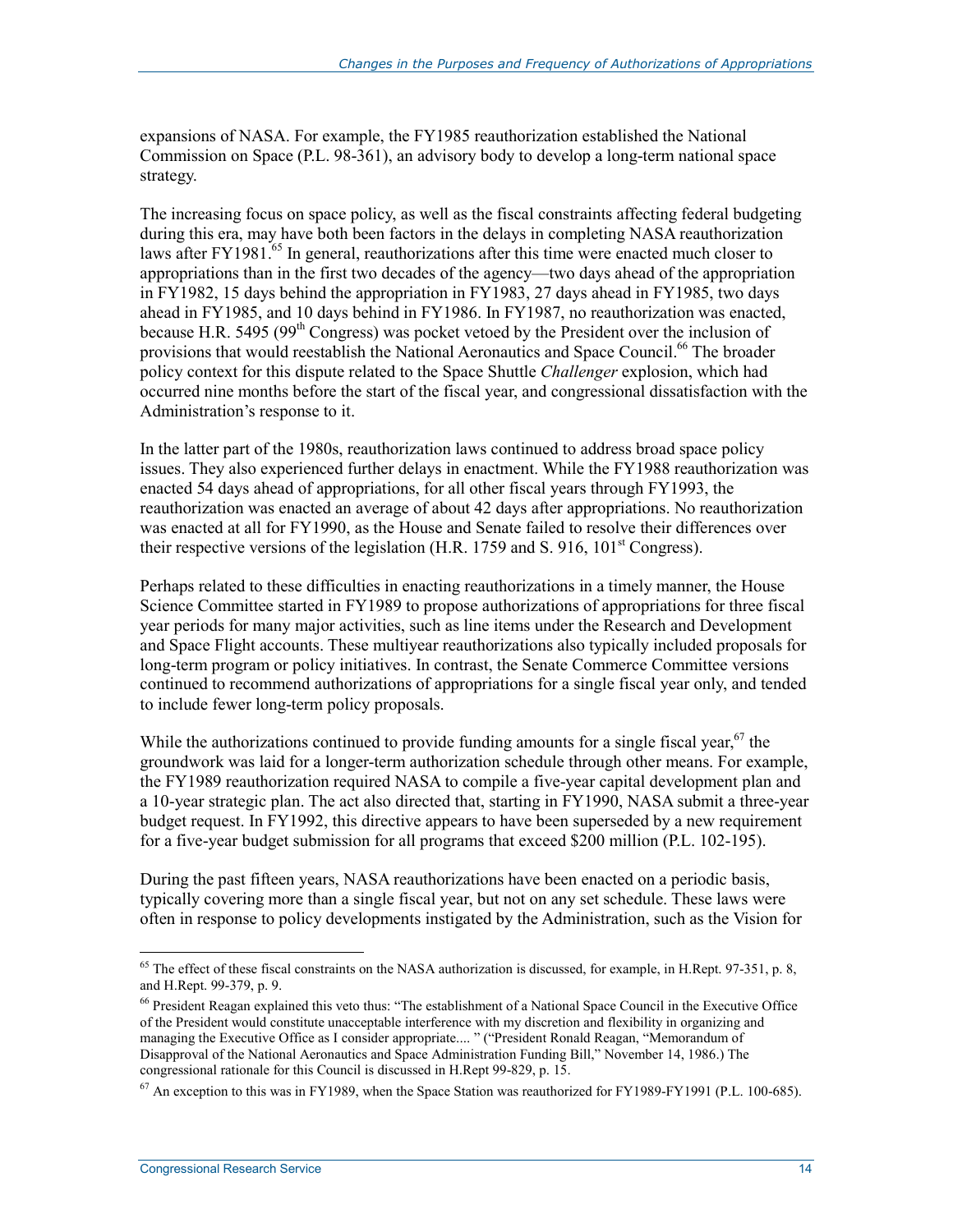Space Exploration program in 2004.<sup>68</sup> For the FY2000-FY2002 reauthorization (P.L. 106-391), the multiyear interval for reauthorization appears to have been uncontroversial, as both the House (H.R. 1654) and Senate (S. 342) versions authorized appropriations for that three-year period. The second reauthorization to be enacted during this period was for FY2007-FY2008 (P.L. 109- 155).69 While the House version (H.R. 3070) provided a two-year authorization of appropriations, the Senate version (S. 1281) had authorizations on a longer time horizon, through FY2010. For the FY2009 reauthorization, both the House and Senate versions proposed funding amounts for only a single fiscal year (P.L. 110-422; H.R.  $6063$ ,  $110^{th}$  Congress). The most recent reauthorization law covered three fiscal years, FY2011-FY2013 (P.L. 111-267).

Along with the trend toward the periodic enactment of multiyear reauthorizations, there has been an increase in the difference between the amounts that were authorized and those that were subsequently appropriated. Appropriations for FY2001 and FY2002, enacted after the FY2000- FY2002 reauthorization, were slightly higher than the authorization. However, the gap between authorizations and appropriations became more pronounced during the FY2007-FY2008 period. The FY2009 reauthorization, enacted 15 days after the appropriations bill, was almost 14% higher than the actual funding level. And even though the FY2011-FY2013 reauthorization was enacted about five months ahead of appropriations for FY2011, appropriations subsequently enacted were about 3% lower than the authorization in FY2011, 9% lower than the authorization in FY2012, and about 12% lower than the authorization in FY2013.<sup>70</sup>

## **Peace Corps**

<u>.</u>

Appropriations for the Peace Corps were annually authorized each fiscal year—from its establishment in 1961 through FY1981. Starting with the FY1982 reauthorization, which was for a two-fiscal year period, the agency began to experience gaps in its enactment of reauthorization and it transitioned to a multiyear schedule. Since that time, reauthorizations of appropriations have been enacted intermittently, most recently for the FY2000-FY2003 time period, but not thereafter. $71$ 

#### **Establishment and Early Annual Reauthorizations**

The Peace Corps was permanently established through the Peace Corps Act, which was enacted on September 22, 1961 (P.L. 87-293).<sup>72</sup> That act carried a provision that authorized a specific sum for FY1962 Peace Corps appropriations.<sup>73</sup> While this provision arguably indicated congressional

<sup>68</sup> For further information, see CRS Report R43144, *NASA: Issues for Authorization, Appropriations, and Oversight in the 114th Congress*, by Daniel Morgan.

 $^{69}$  For FY2003-FY2006, little congressional action occurred to reauthorize NASA, and no such laws were enacted. In the  $107<sup>th</sup>$  Congress, no action occurred on attempts to reauthorize in the House or Senate. In the  $108<sup>th</sup>$  Congress, the Senate Commerce Committee reported S. 2541, to reauthorize appropriations for FY2005-FY2009, but no further action occurred.

<sup>&</sup>lt;sup>70</sup> This calculation does not include the reduction in FY2013 appropriations due to the sequester ordered on March 1, 2013. In total, the appropriations increase between  $FY2001$  and  $FY2013$  was about 22%.

 $71$  For an overview of historical policy issues associated with the Peace Corps and its authorization, see CRS Report 98-215, *The Peace Corps: Background and Issues for Congress*, by Curt Tarnoff.

<sup>&</sup>lt;sup>72</sup> The Peace Corps was first established on a temporary basis through Executive Order 10924 on March 1, 1961.

 $^{73}$  P.L. 87-293, Section 3(b), "There is hereby authorized to be appropriated to the President for the fiscal year 1962 not to exceed \$40,000,000 to carry out the purposes of this Act."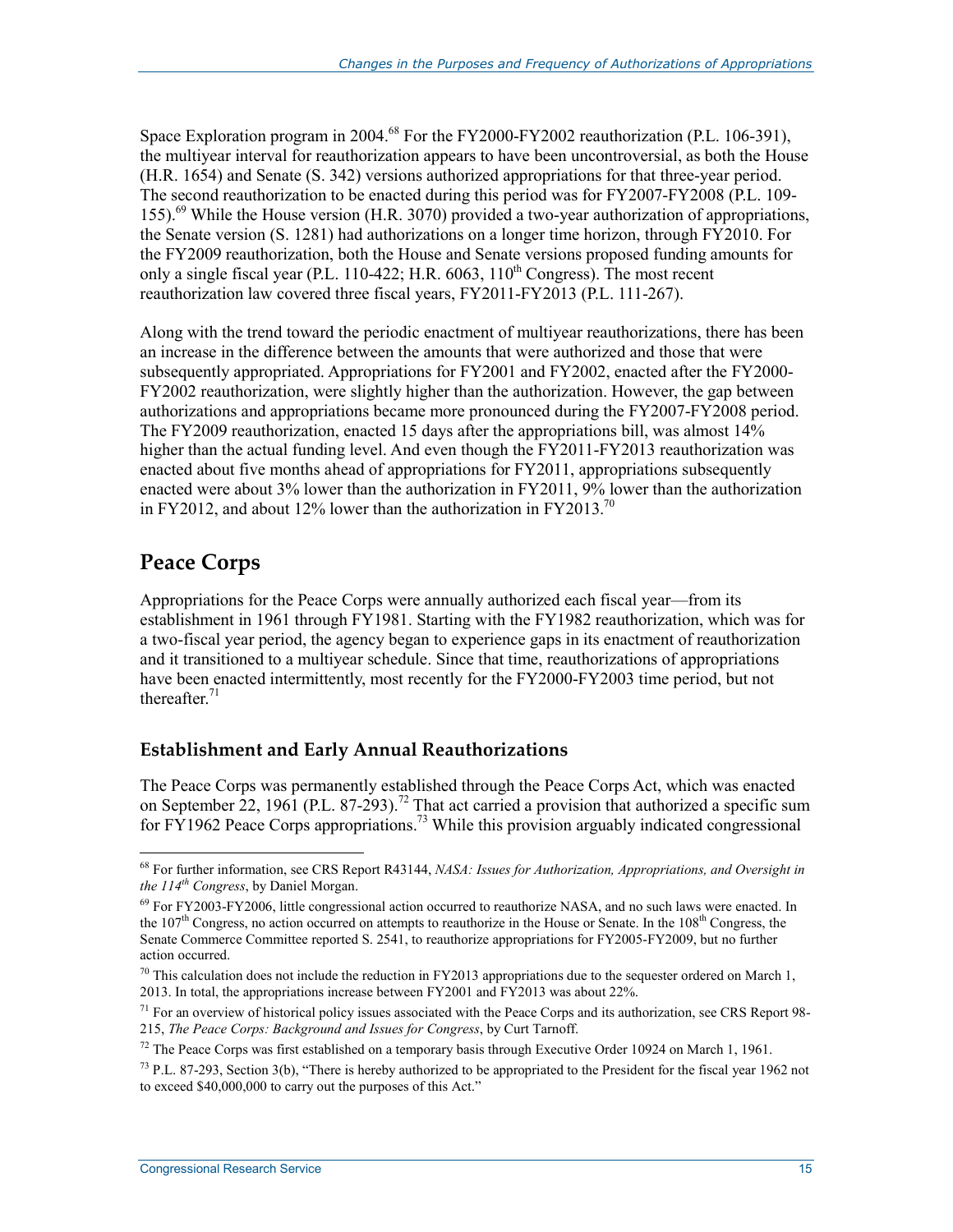intent to reauthorize the agency the following fiscal year, there appears to have been little discussion in the legislative history of the act of any potential annual schedule for reauthorization.<sup>74</sup> In the broader context of foreign affairs authorization laws that were enacted during this period, congressional review of those programs and any associated legislative action had tended to occur on an as-needed basis. In addition, until the enactment of P.L. 91-671, which imposed a general requirement for explicit authorizations of appropriations on foreign affairs spending, few explicit authorizations of appropriations had ever been enacted for ongoing programs.<sup>75</sup> Consequently, the motivation for an annual schedule, at least initially, appears to have been driven by the newness of the agency.

The following year, the first reauthorization law for the Peace Corps was enacted, consisting of a single sentence that provided a definite authorization of appropriations for FY1963 (P.L. 87-442). In the lengthy report accompanying H.R. 10700, the committee explained the purpose of this legislation:

The situation confronting the committee and the Congress is that there appear to be no developments during the first year of operation which give rise to any question as to the soundness of the Peace Corps concept, or which indicate that its program is too ambitious. The record of the managers of the Peace Corps merits continued confidence.

The basic problem is, therefore, whether or not the requested authorization of \$63,750,000 is justified. The committee has considered the method by which the financial requirements for fiscal 1963 were calculated, the nature of the programs to be financed and the foreign policy problems which confront the United States in the various countries involved. On the basis of this analysis, the planned rate of expansion appears to be realistic, the cost estimates reasonable, and the authorization requested to be justified. (H.Rept. 87-1470, p. 4)

The committee's report language also discussed the work of the Peace Corps the previous fiscal year, and potential developments for the upcoming fiscal year.

Over the next 15 years, FY1964-FY1979, the agency was reauthorized on an annual basis, almost always through a stand-alone authorization law.76 About half the reauthorization laws during this period only updated the prior authorization of appropriations with regard to the fiscal year and amount, leaving the other parts of the law largely unchanged. In these instances, however, the House Foreign Affairs and Senate Foreign Relations Committees often used reauthorization as an opportunity to communicate to both Congress and the agency their assessment of a wide variety of other agency issues. For example, the Senate report language associated with the reauthorization for FY1969 addressed issues such as the current status of Peace Corps agency and

 $74$  For example, the reauthorization schedule was not discussed at any of the House Foreign Affairs Committee hearings on establishing the Peace Corps, nor was it addressed in the conference report for H.R. 7500. See U.S. House of Representatives, Committee on Foreign Affairs, *The Peace Corps*, House Hearings, August 11 and 15, 1961 (Washington DC: GPO, 1961); H.Rept. 97-1237.

<sup>&</sup>lt;sup>75</sup> P.L. 91-672, the Foreign Military Sales Act amendments, contained the following provisions, codified at 22 U.S.C. 2412(a): "Notwithstanding any provision of law enacted before January 12, 1971, no money appropriated for foreign assistance (including foreign military sales) shall be available for obligation or expenditure—(1) unless the appropriation thereof has been previously authorized by law; or (2) in excess of an amount previously prescribed by law."

<sup>&</sup>lt;sup>76</sup> Only the FY1973 Peace Corps reauthorization was enacted as part of an omnibus reauthorization act, Title IV of the Foreign Relations Authorization Act of 1972 (P.L. 92-352).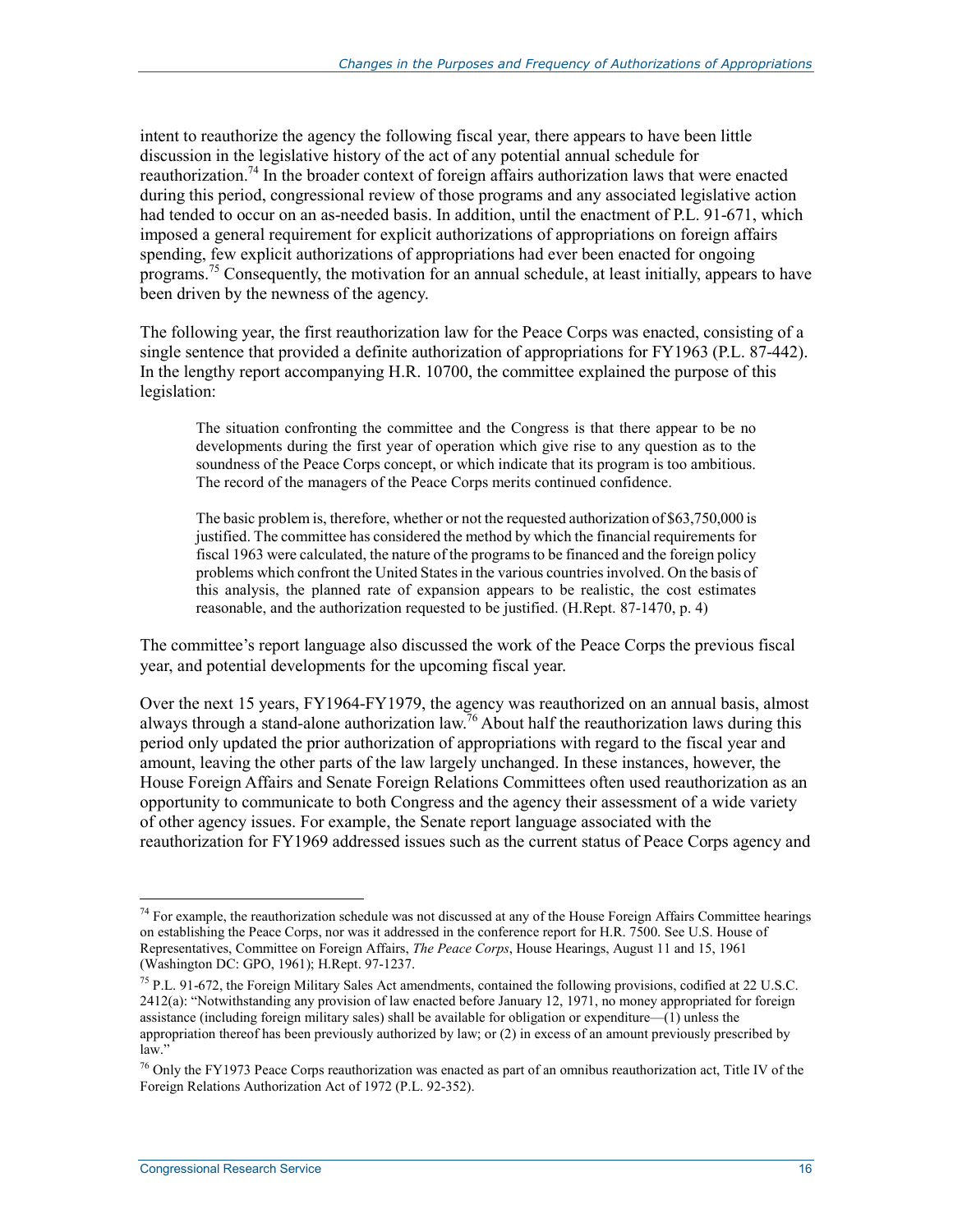volunteer operations, as well as ongoing committee concern related to the administrative costs associated with various programs.<sup>7</sup>

The annual reauthorization process was also used to implement changes in the underlying law, often in response to new developments within the agency. For example, in 1971, the Peace Corps was merged into a new volunteer service agency called ACTION.<sup>78</sup> Although the Peace Corps' underlying mission remained the same, the annual authorization process, both before and after 1971, was used to oversee and structure its merger with ACTION and to review other agency concerns. In the FY1970 reauthorization (P.L. 99-199), provisions were included to restrict the use of Peace Corps funds for other volunteer and training programs. And the FY1975 and FY1976 reauthorizations (P.L. 93-302 and P.L. 94-76) mandated statutory transfers of Peace Corps appropriations to finance increases in certain volunteer benefits.

Both the frequency of the reauthorization, as well as its funding specificity, was viewed by Congress as an important tool of agency oversight. Late in this period, there was some dispute between Congress and the President with regard to both issues. In FY1977, the President's budget submission requested a two-year authorization for the Peace Corps, with a definite amount for FY1977, and such sums as may be necessary for FY1978. The House Foreign Affairs Committee responded to the Administration's request in the committee report accompanying H.R. 12226:

The Executive Branch requested a two-year authorization for the Peace Corps—\$67,155,000 for fiscal 1977 and such sums as may be necessary for fiscal 1978. Because the Committee has believed that such open-ended authorizations are unwise and because it was not possible for the Peace Corps to come forward with firm fiscal 1978 figure, the authorization was limited to a single year. (H.Rept. 94-874, p. 3)

The Senate version provided a definite one-year authorization of appropriations and did not comment on the Administration's proposal.<sup>79</sup> The Administration requested a "such sums" twoyear authorization of appropriations the following year, which was also rejected by the House and Senate. The next year, when this two-year proposal was suggested and rejected yet another time, the Senate noted, "Each year the Peace Corps has submitted a request for an open-ended authorization, and each year the Congress has rejected these requests on the basis that congressional oversight responsibilities are best exercised through the annual authorization and appropriations processes."<sup>80</sup>

#### **Transition to Intermittent Reauthorization**

Starting in FY1980, a number of significant changes for the Peace Corps occurred, both in terms of its status as an agency as well as congressional practices associated with its reauthorization. After the Peace Corps was reestablished as an independent agency, provisions in the FY1981 reauthorization further facilitated this transition (P.L. 96-533), and subsequent reauthorizations became focused on new policy developments within that agency.<sup>81</sup> During this period, Congress

<sup>77</sup> S.Rept. 90-1095.

 $^{78}$  This reorganization was made effective by Executive Order 11603, which was issued pursuant to Reorganization Plan 1.

<sup>79</sup> S.Rept. 94-757.

<sup>80</sup> S.Rept. 95-807, p. 8.

 $81$  The Peace Corps was reestablished as an independent agency by Executive Order 12137 on May 16, 1979.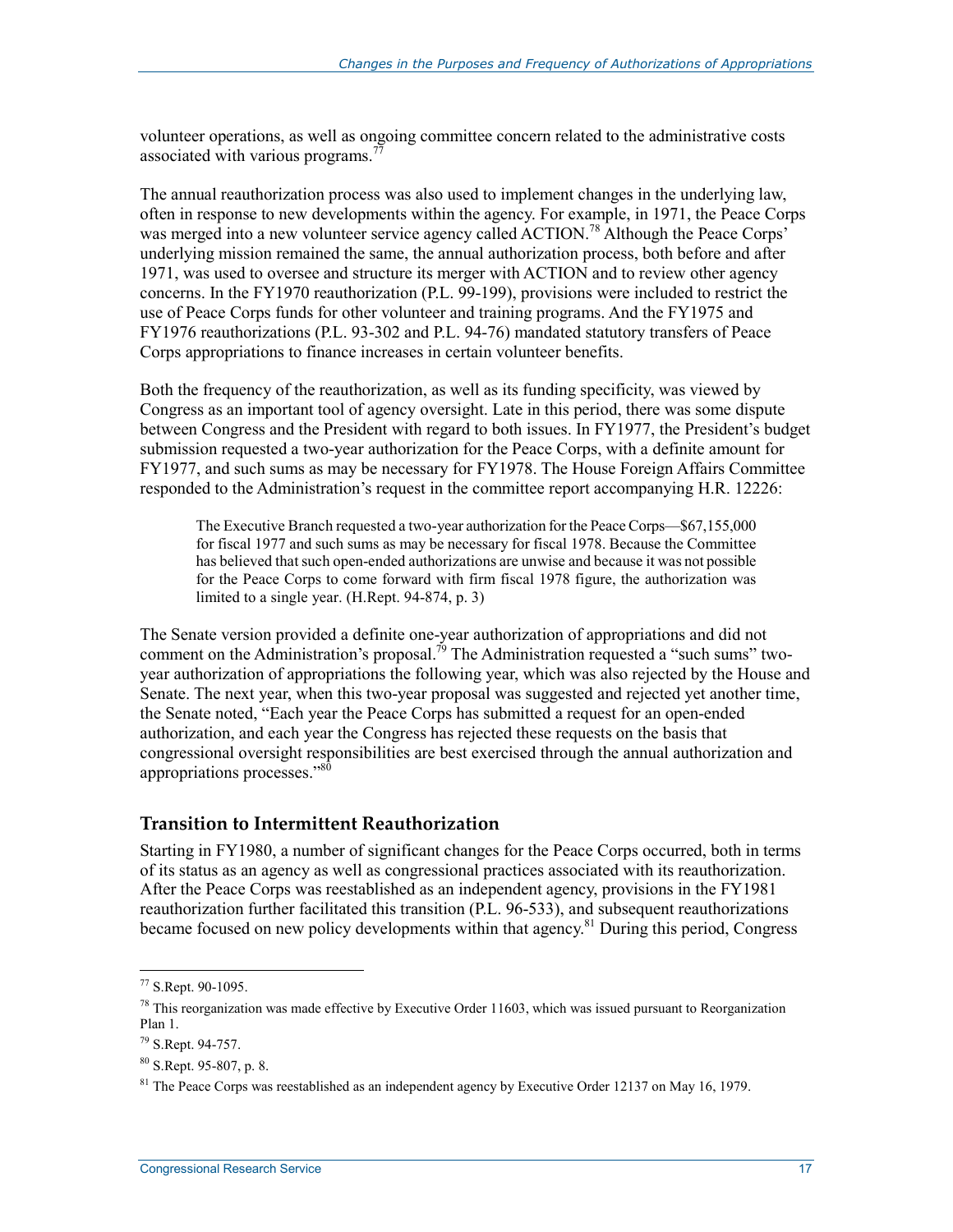also experimented with changes in the vehicle and timing of the reauthorization. The first such change occurred with the FY1980 and FY1981 reauthorizations (P.L. 96-53 and P.L. 96-533), where the Peace Corps was reauthorized as part of a larger omnibus foreign aid vehicle. The FY1981 reauthorization was notable for at least two other reasons. First, it was enacted after the start of the fiscal year, on December 16, 1980, which was much later than typical. Second, it was enacted on the same day as FY1981 Peace Corps appropriations. The next reauthorization, also enacted on the same day as FY1982 appropriations, included further changes in practice, in authorizing appropriations for both FY1982 and FY1983 (P.L. 97-133). While there was no indication given at that time of a broader change in the authorization interval, the next authorization of appropriations was also for two fiscal years (FY1986 and FY1987), and was enacted after almost a four-year lapse.<sup>82</sup> These authorized levels were updated a year later through a provision in the foreign relations reauthorization.<sup>83</sup>

There appear to be a number of factors that could account for these significant changes in practice. First, with the Peace Corps reorganization at the beginning of the decade, the focus of each reauthorization increasingly addressed agency policy concerns, and the practice of enacting laws that only authorized appropriations was generally discontinued. Second, the change in the vehicle to a multi-agency foreign aid authorization may have also affected the frequency of the authorization, both because the foreign aid authorizations tended to authorize multiyear appropriations for other programs, and the potential for delays due to policy disputes unrelated to the Peace Corps. Finally, both the late enactment of the authorizations compared to appropriations, and the gaps in the authorization of appropriations, may have also further undermined the role of provisions explicitly authorizing appropriations in influencing budgetary decision-making.

Over the past 25 years, efforts to reauthorize the Peace Corps have occurred on an irregular basis. Moreover, these authorization measures have often been primarily directed at policy concerns with the agency, as opposed to reauthorizing appropriations. For FY1993, a stand-alone law was enacted that both reauthorized appropriations and established the Peace Corps foreign exchange fluctuations account (P.L. 102-565). This law had been enacted about one month after the Peace Corps appropriations for that fiscal year; the amount authorized and appropriated were identical. About eighteen months later, provisions were carried in the FY1995/FY1996 Foreign Relations Authorization Act that provided a two-year authorization of appropriations for the Peace Corps, along with minor technical changes to the program (P.L. 103-236). The most recent authorization of appropriations enacted for the Peace Corps covered four fiscal years, FY2000-FY2003 (P.L. 106-30), but the primary purpose of this law was to authorize the expansion of the Peace Corps beyond the goal of 10,000 volunteers and make technical updates. Since that time, legislation that would reauthorize appropriations for the Peace Corps has received little congressional action.<sup>84</sup>

 $82$  The Senate version, S. 960, carried an authorization of appropriations for FY1986 only, while the House version carried a two-year authorization of appropriations. In the conference report, the committee explained, "The Senate bill contained authorizations for only fiscal year 1986, while the House amendment authorized funds for both fiscal year 1986 and 1987. The executive branch requested such sums as may be necessary for fiscal year 1987. The committee of conference agreed to extend the fiscal year 1986 authorization to fiscal year 1987, at the same levels. The Committees on Foreign Affairs of the House and Foreign Relations of the Senate will give full consideration to any additional recommendations by the executive branch for fiscal year 1987 [H.Rept. 99-237, p. 108]."

<sup>&</sup>lt;sup>83</sup> This provision was added during the Senate Foreign Relations Committee markup of the foreign relations reauthorization (S. Rept. 99-304, p. 25) and was enacted into law unchanged (P.L. 99-399).

<sup>&</sup>lt;sup>84</sup> See, for example, S. 12 (107<sup>th</sup> Cong.), S. 1426 (112<sup>th</sup> Cong.) and H.R. 2583 (112<sup>th</sup> Cong.).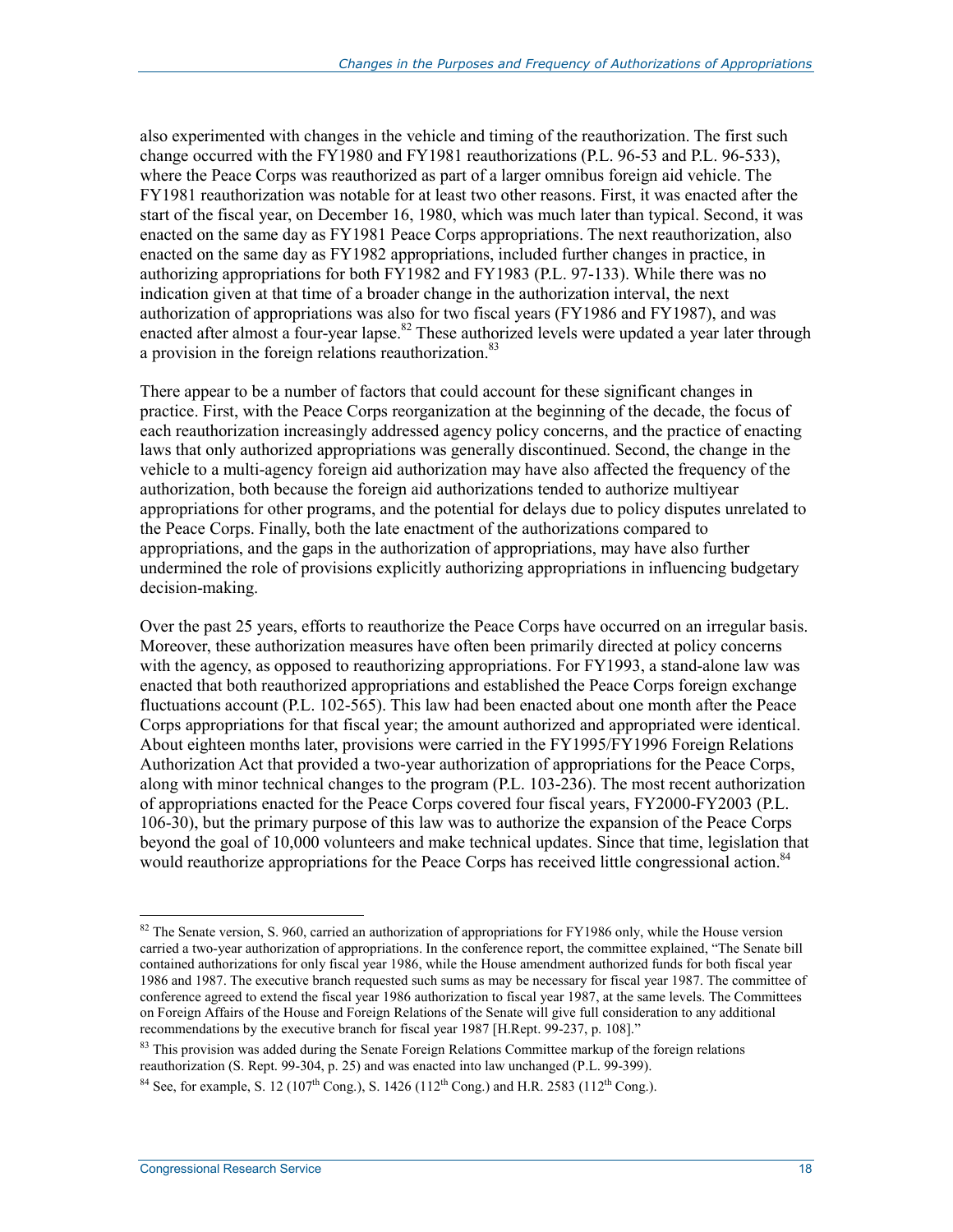The most recent law to make major program changes to the Peace Corps, involving volunteer safety, included no provisions authorizing appropriations (P.L. 112-57).

#### **Conclusion**

The evolution in the form of authorizations during the twentieth century allowed the legislative committees to not only address policy questions but also to exercise a greater role in congressional and agency funding decisions. While these committees have a number of tools at their disposal with which to exercise this influence, one such tool that was chosen and developed during this period was the use of explicit authorizations of appropriations. As the needs of these committees and Congress have changed over time, the extent to which this tool has been used has also shifted.

The legislative committees' desire for increased involvement in both agency and congressional budgetary decisions was a significant factor in the adoption of periodic reauthorization schedules, and played a role in the authorizations for all three agencies in this study. The Peace Corps and NASA received annual authorization schedules soon after being created as a means to facilitate congressional oversight during this critical time in the agency's development. While the transition to an annual reauthorization for NSF occurred many years after the agency's establishment, it too was motivated by oversight concerns that had developed in the interim. For all three agencies, annual authorizations also had the advantage allowing the legislative committees to formally weigh in on the agency's budgetary needs each fiscal year through the legislative process.

During the period prior to the 1980s, the annual authorizations for the NSF, NASA, and the Peace Corps were all characterized by relatively incremental program changes, with the more significant alternations generally being made outside the annual reauthorization process. As the NSF and NASA transitioned to a more long-term reauthorization schedule over the past thirty years, their reauthorization laws have become more policy-focused and contained more instances of significant program changes. This transition in the focus of reauthorizations was even more pronounced for the Peace Corps, with reauthorizations during the past few decades being enacted intermittently, and recent legislative proposals to make significant program changes containing no explicit authorizations of appropriations.

In general, the evolution of authorizations in recent years has moved away from annual reauthorizations to longer periods. This has allowed Congress to address some criticisms about the impact of lapsed authorizations and focus instead on policy issues. This evolution parallels larger institutional patterns of change and innovation and the development of institutional capacity. In general, the choice of certain institutional tools over others may be driven both by the requirements of a particular context, as well as to serve broader purposes.<sup>86</sup> The extent to which the separation between the authorization and appropriations processes continues to be a feature of congressional rules and practices, the balance that results from the tension this separation creates will likely shift again and lead to further procedural adaptations.

<sup>85</sup> For a discussion of these issues, see CRS Report RS21168, *The Peace Corps: Current Issues*, by Curt Tarnoff.

<sup>86</sup> Eric Schickler, *Disjointed Pluralism* (Princeton, New Jersey: Princeton University Press, 2001), pp. 15-18.